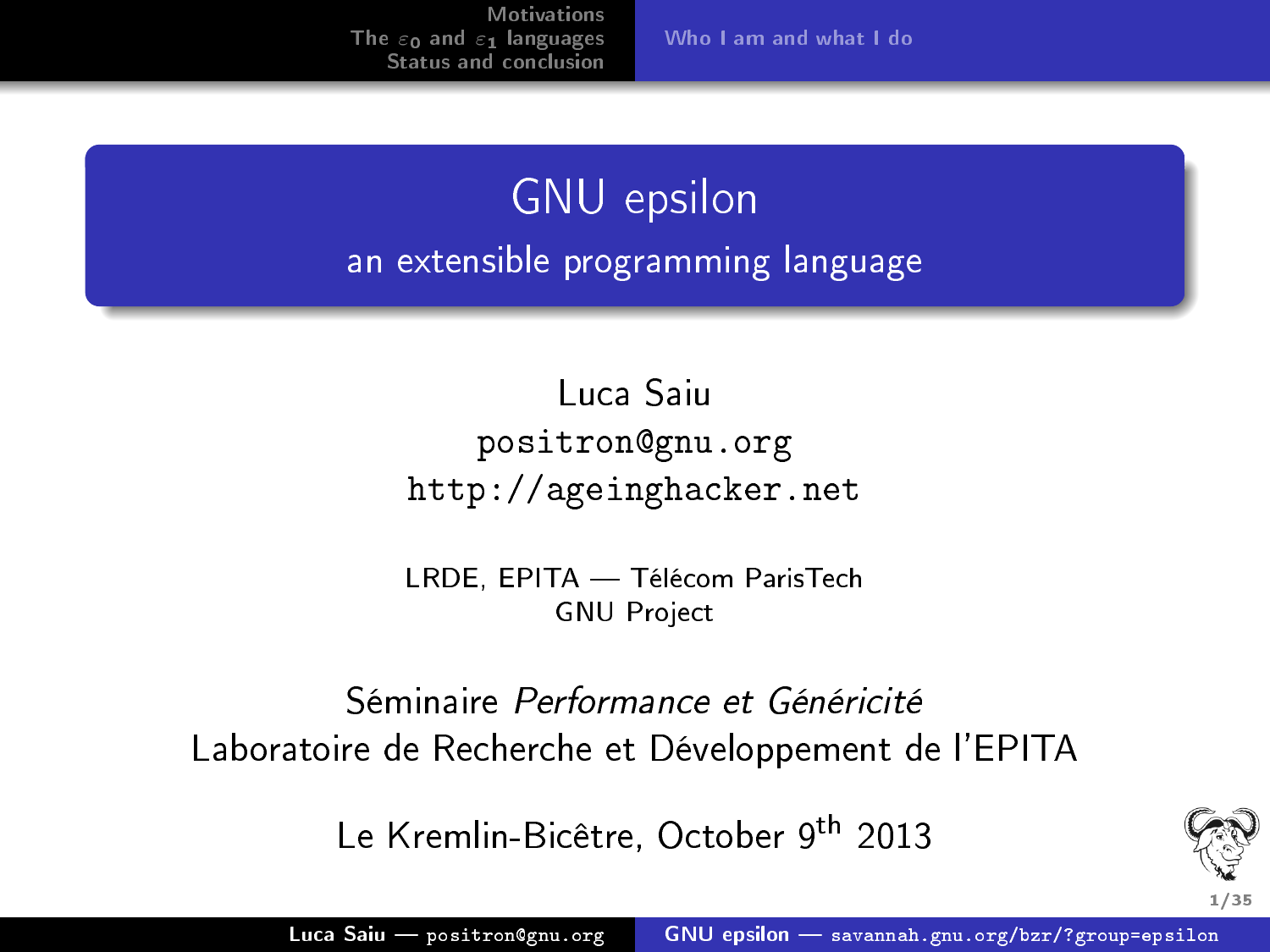[Who I am and what I do](#page-1-0)

#### Hello, I'm Luca Saiu

I'm starting work on Vaucanson.

I've mostly worked on programming languages and compilers:

- Master's at the University of Pisa;
- **•** PhD at Université Paris 13;
	- advisors: C. Fouqueré, J.-V. Loddo;
	- reviewers: E. Chailloux, M. Mauny;
- Just finished a post-doc at Inria, on OCaml multi-core support;
- **•** Free software activist, GNU maintainer;
- Lisper and functional programmer:
	- Co-wrote Marionnet, in OCaml

<span id="page-1-0"></span>2/35.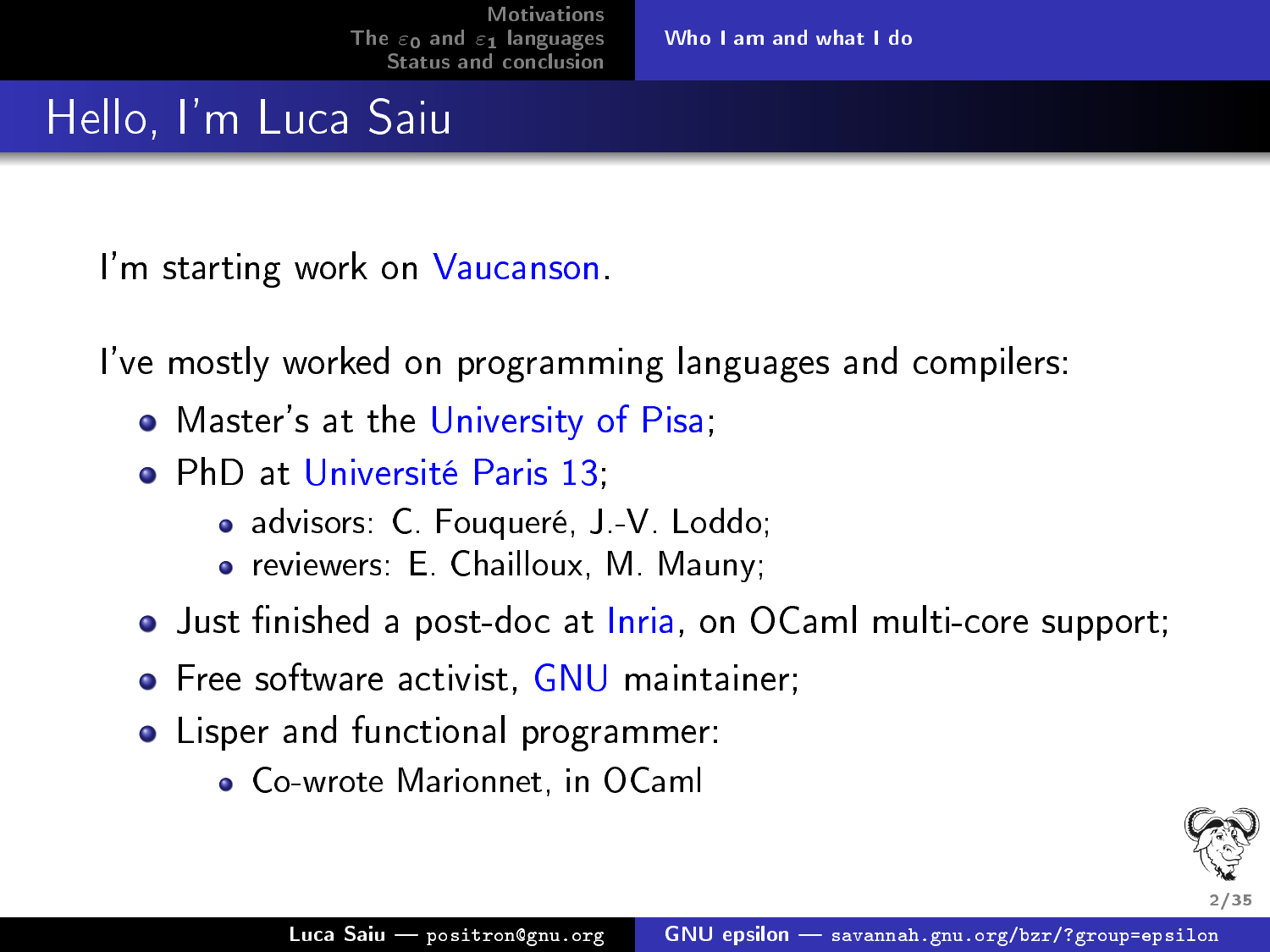[Who I am and what I do](#page-1-0)

Functional programming in practice: I co-wrote Marionnet

## <http://www.marionnet.org>





Luca Saiu - positron@gnu.org GNU epsilon - [savannah.gnu.org/bzr/?group=epsilon](#page-0-0)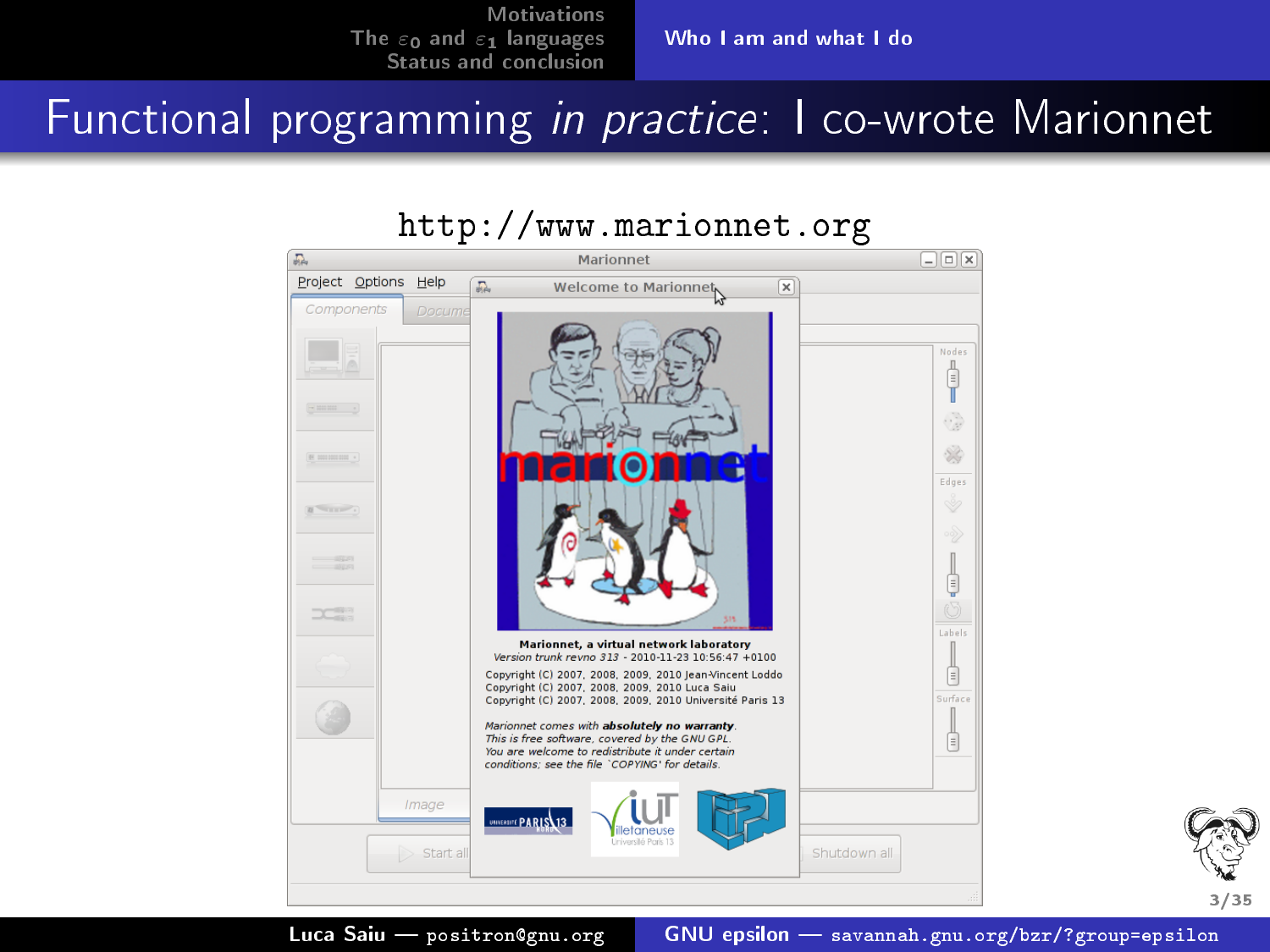#### We want more expressive languages

A crude chronology of programming language features:

- 1960s: structured programming, recursion, symbolic programming, higher order, garbage collection, meta-programming, object orientation, concatenative programming
- 1970s: relational programming, first-class continuations, quasiquoting, type inference
- 1980s:
- $\bullet$  1990s:
- $\bullet$  2000s:

<span id="page-3-0"></span>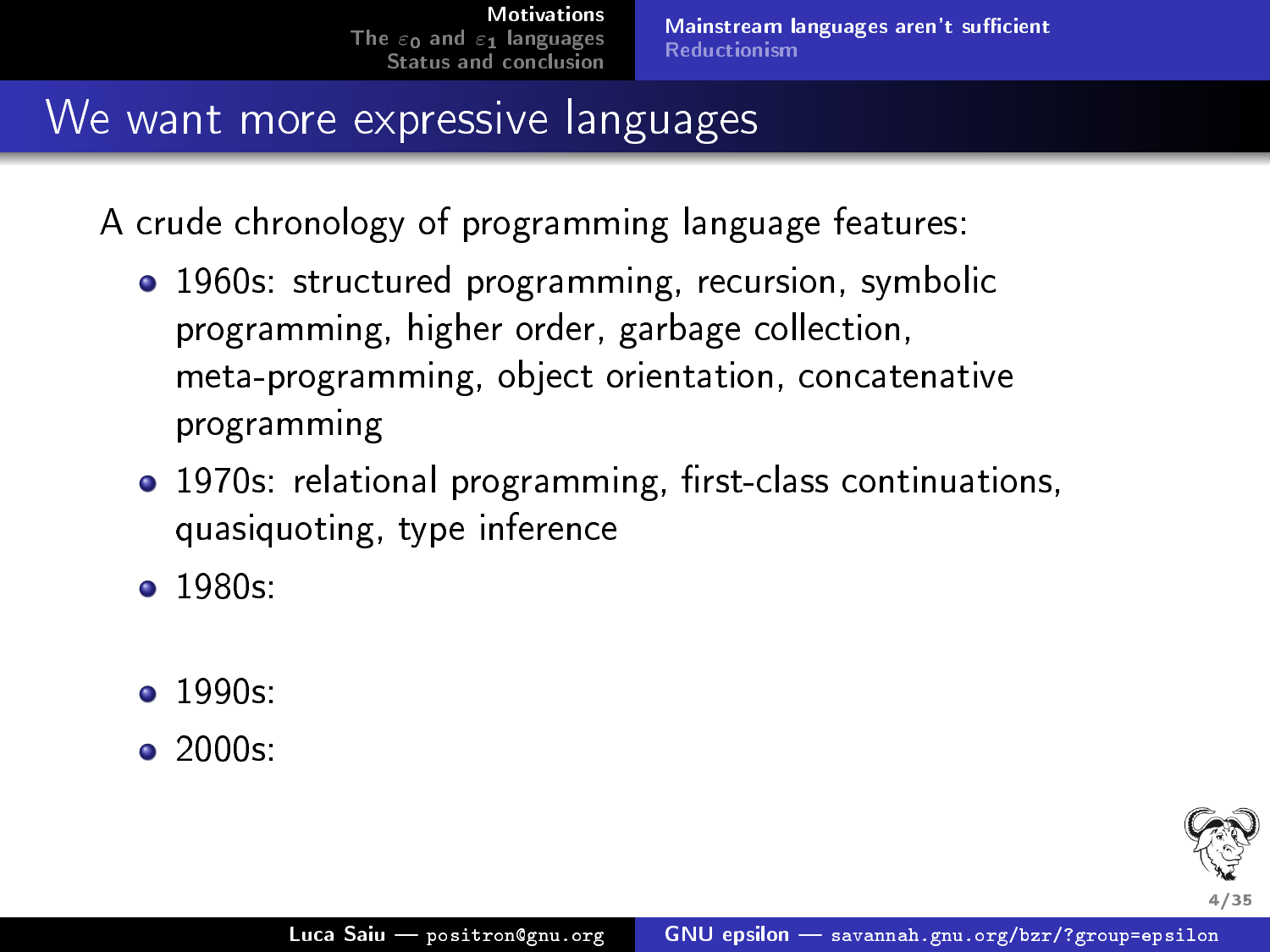#### We want more expressive languages

A crude chronology of programming language features:

- 1960s: structured programming, recursion, symbolic programming, higher order, garbage collection, meta-programming, object orientation, concatenative programming
- 1970s: relational programming, first-class continuations, quasiquoting, type inference
- 1980s: logic programming, constraint programming, purely functional programming
- 1990s: monads in programming; err... components?
- 2000s: err...

We should work harder to *improve expressivity*.

<span id="page-4-0"></span>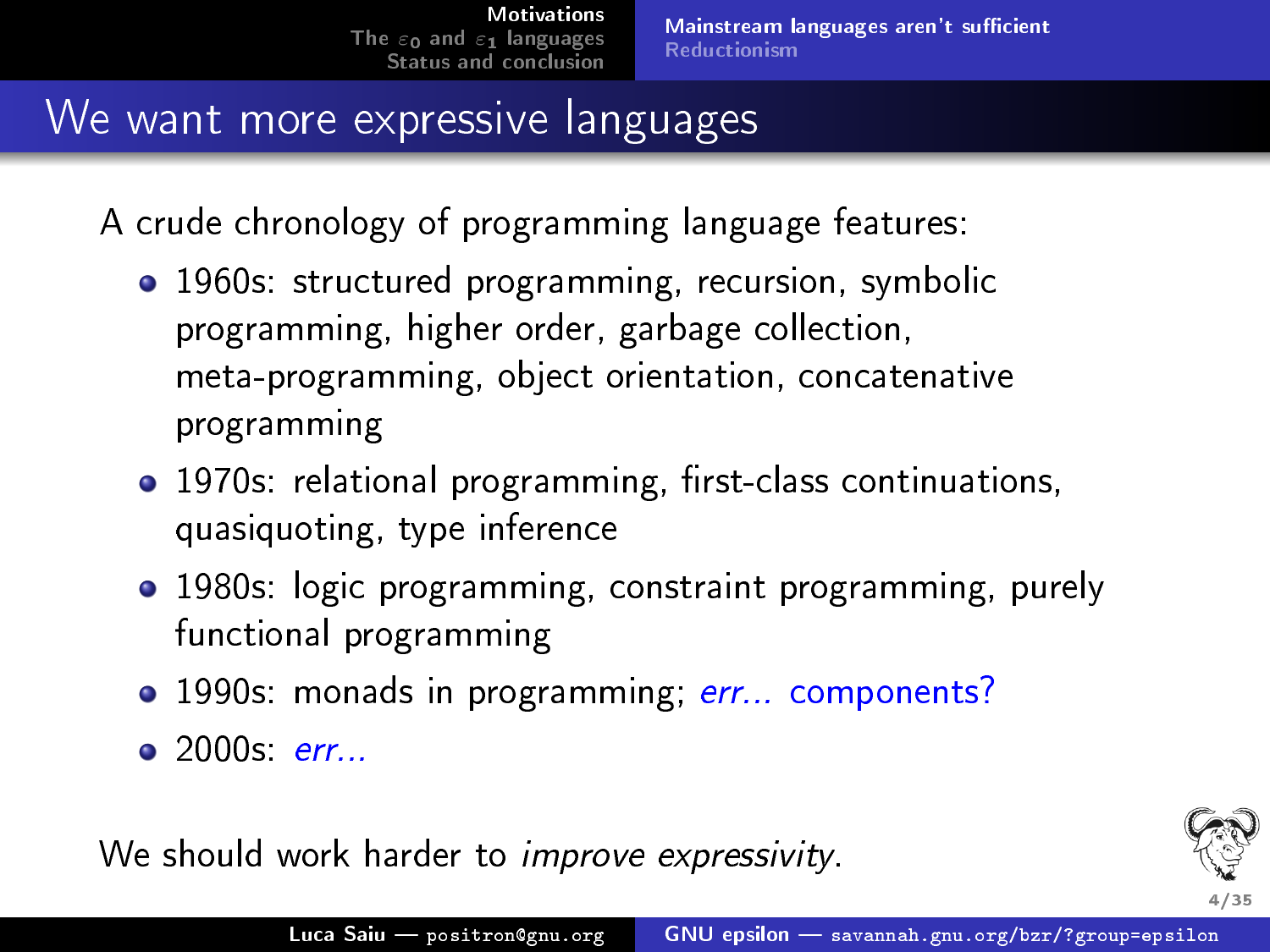Mainstream languages aren't sufficient [Reductionism](#page-7-0)

## "Modern" languages aren't expressive enough

- Program requirements get more and more complex
- $\bullet$  Programs grow, too:  $\sim 10^6$  LoC is not unusual
- **•** But languages don't evolve fast enough
	- Programs are hard to get right
	- Sometimes we do need to prove properties about programs (by machine, for realistic programs)...
		- so we need formal specifications for languages (necessary but not sufficient)

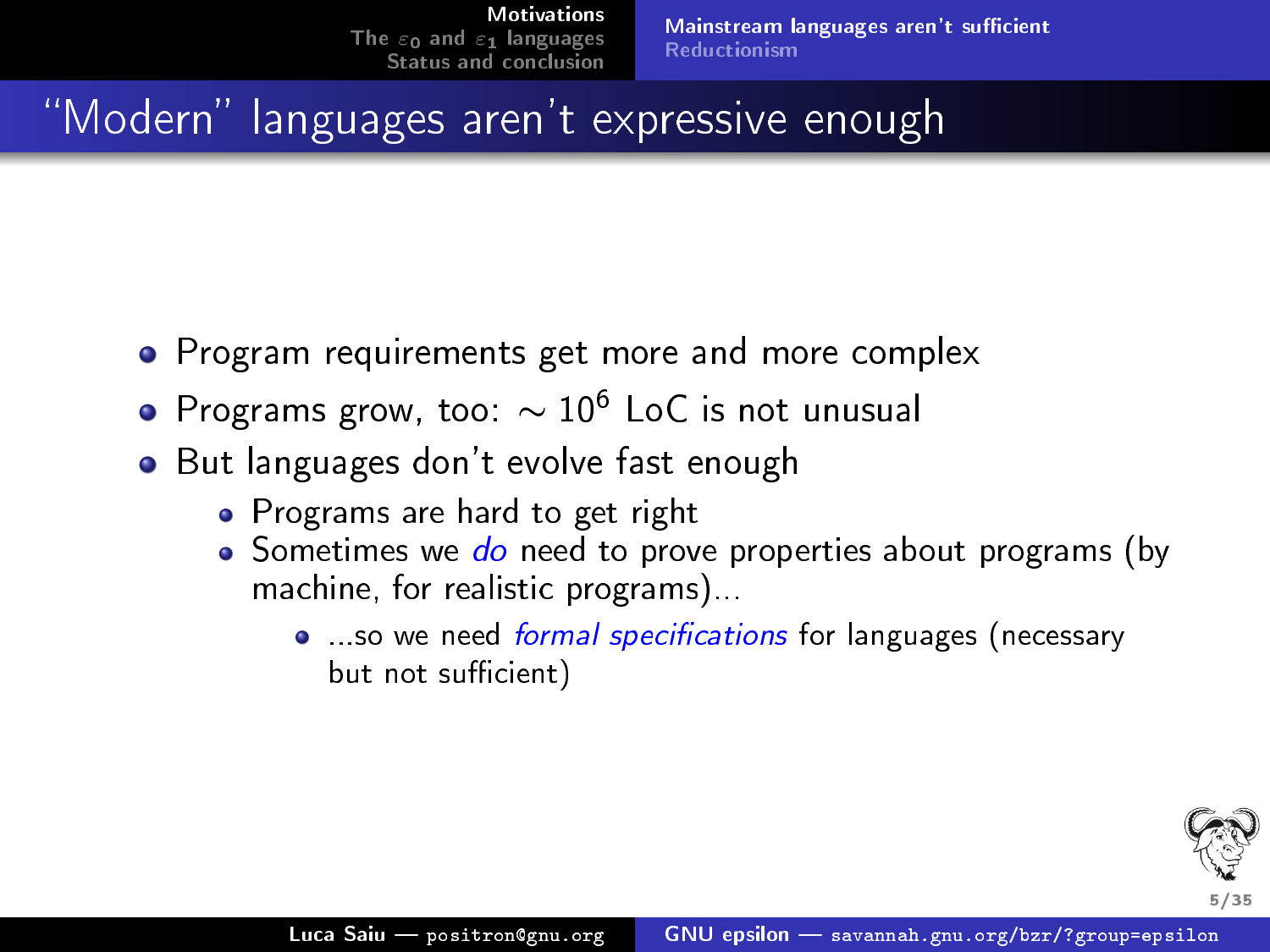## "Modern" languages are way too complex for proofs

- The Definition of Standard ML, Revised Edition, 1997, 128 pp. (very dense formal specification)
- Revised<sup>6</sup> Report on the Algorithmic Language Scheme, 2007 187 pp.;  $R^7RS$ -WG1, 2013?, ~88 pp. (non-normative and partial formal specification in an appendix)
- Haskell 98 Language and Libraries The Revised Report, 2003, 270 pp. (no formal specification)
- ISO/IEC 9899:201x Programming languages C, March 2009 draft,  $564$  pp. (no formal specification)
- The Java Language Specification, Third Edition, June 2009, 684 pp. (no formal specification)
- ANSI INCITS 226-1994 (R2004) Common Lisp, 1153 pp. (no formal specification)
- $\bullet$  ISO/IEC 14882:2011: Programming Language C++, 1324 pp. as per the N3337 draft (no formal specification)

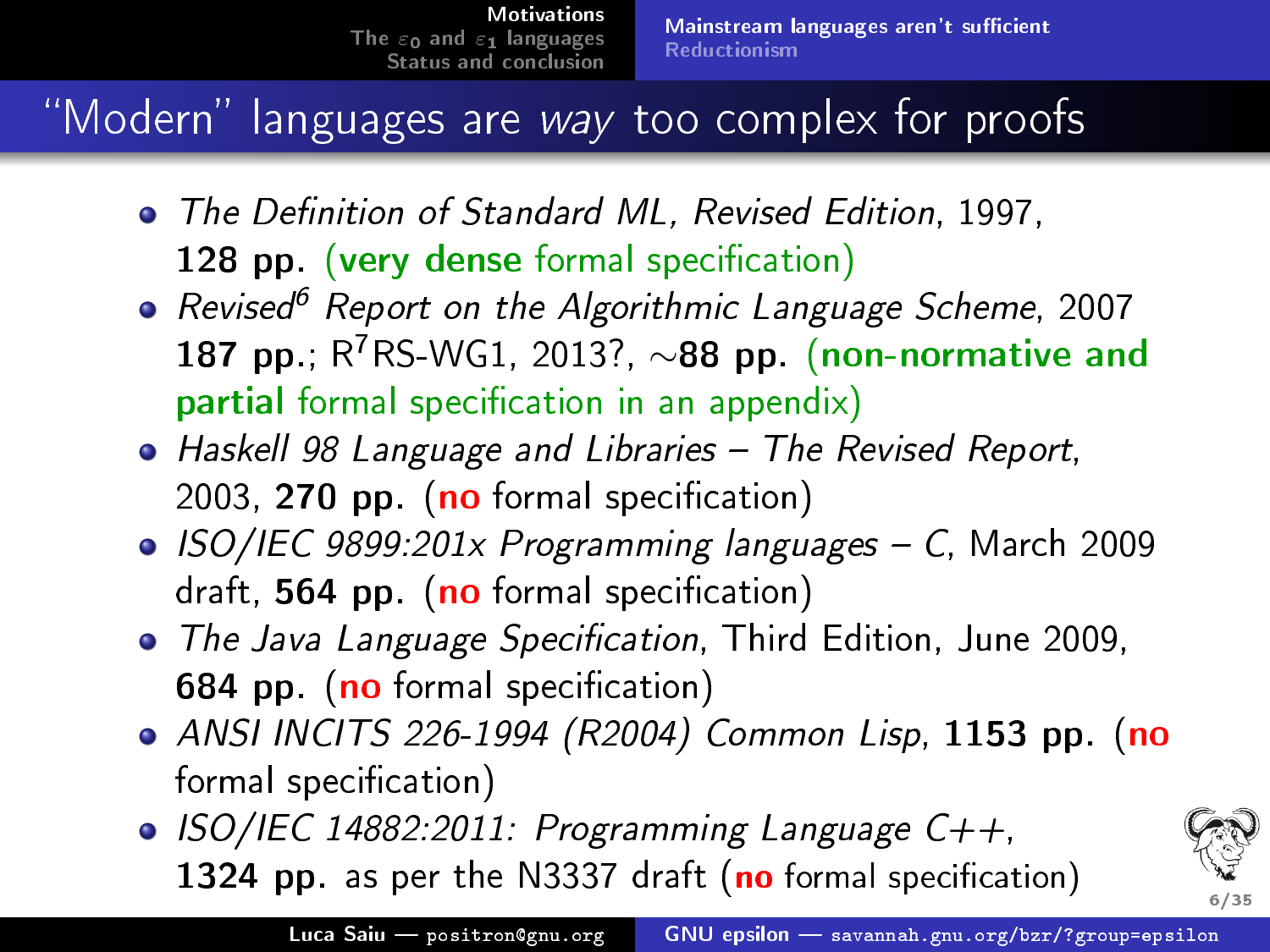Mainstream languages aren't sufficient [Reductionism](#page-7-0)

## The silver bullet in my opinion: reductionism

What killer features do we need?

- Of course I've got opinions, but in general I don't know
- So, *delay decisions* and let users build the language
	- **•** Small core language
	- **•** Syntactic abstraction
	- Formal specification
- We need radical experimentation again!
	- Many *personalities* on top of the same core language

<span id="page-7-0"></span>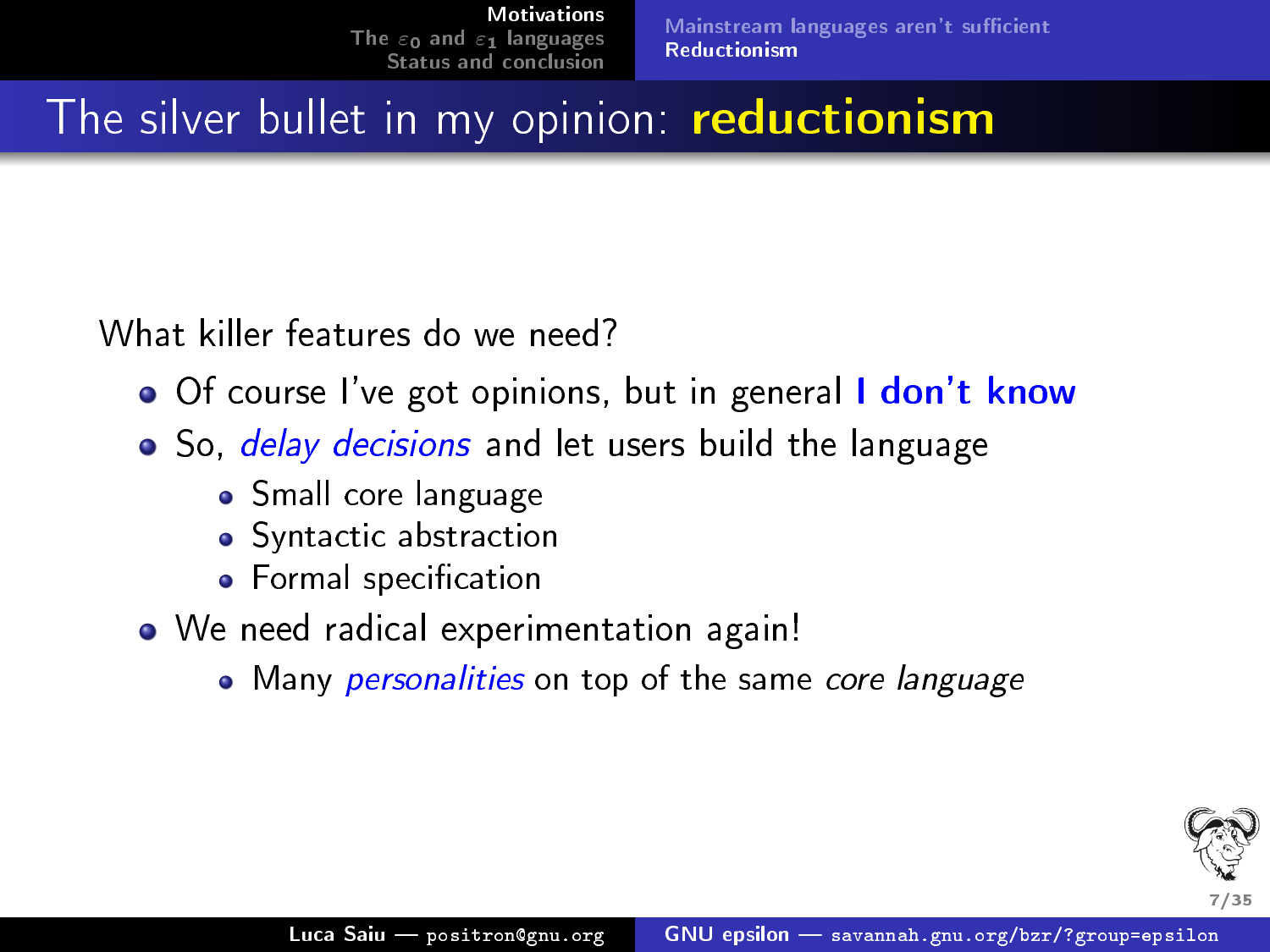#### Minimalistic, extensible languages: Scheme [and Forth]

Programming languages should be designed not by piling feature on top of feature, but by removing the weaknesses and restrictions that make additional features appear necessary. Scheme demonstrates that a very small number of rules for forming expressions, with no restrictions on how they are composed, suffice to form a practical and efficient programming language that is flexible enough to support most of the major programming paradigms in use today.

> Revised<sup>i</sup> Report on the Algorithmic Language Scheme  $i \in [3..6]$  — 1980s-2007

Sample extension: McCarthy's amb backtracking operator

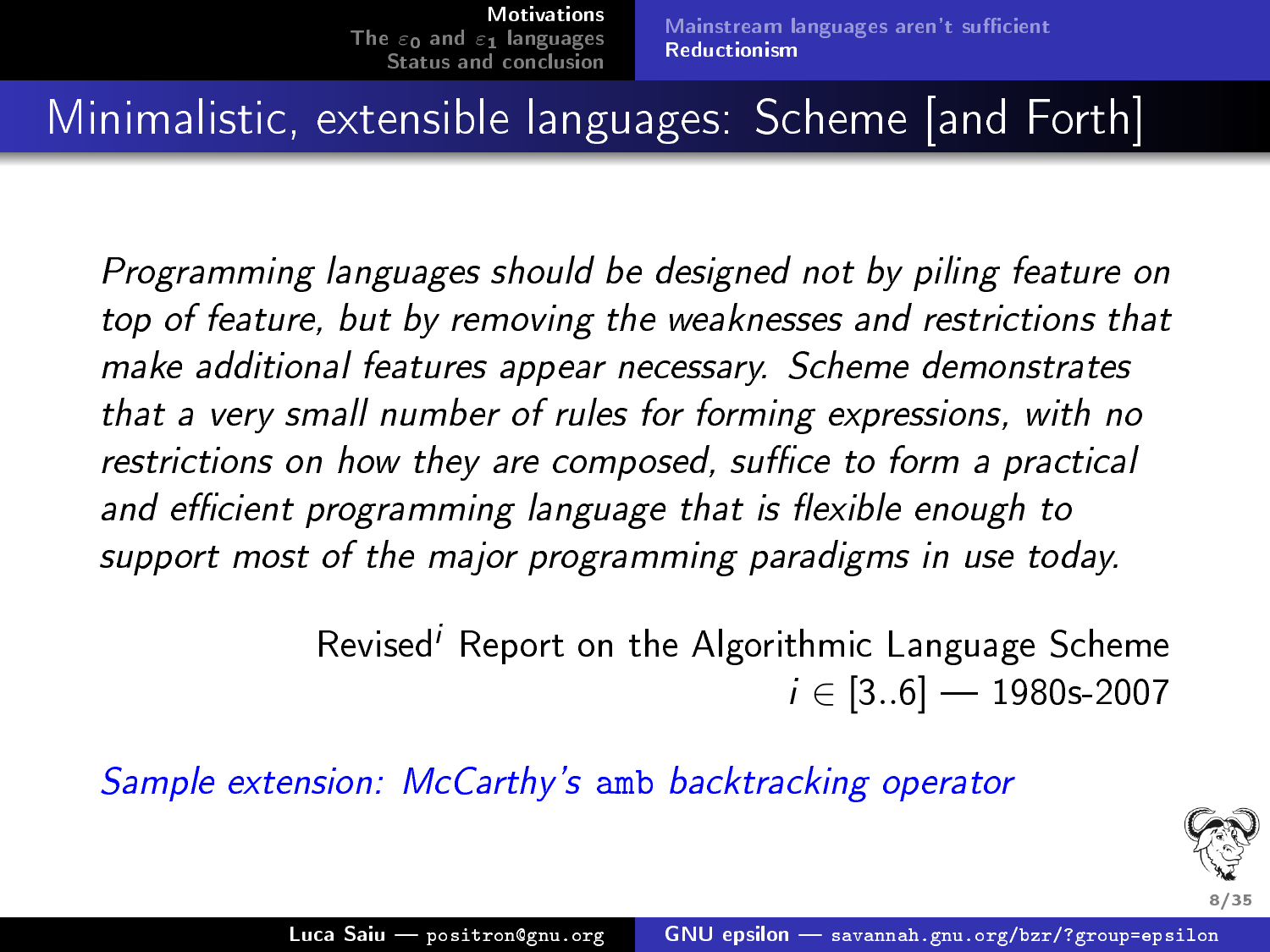Mainstream languages aren't sufficient [Reductionism](#page-7-0)

#### Problems I see with Scheme

#### **•** High-level core

- higher-order, closures, continuations
- $\bullet$  hard to compile efficiently and analyze...
- ...you pay for the complexity of call/cc even when you don't use it
	- o performance, in some implementations
	- **•** intellectual complexity
- Still relatively complex
	- Latest official standard  $(R^6RS, 2007)$ : 187 pages in English
		- R<sup>7</sup>RS WG1 will be smaller: 88 pages as of November 2012
	- Too big to have a complete formal specification

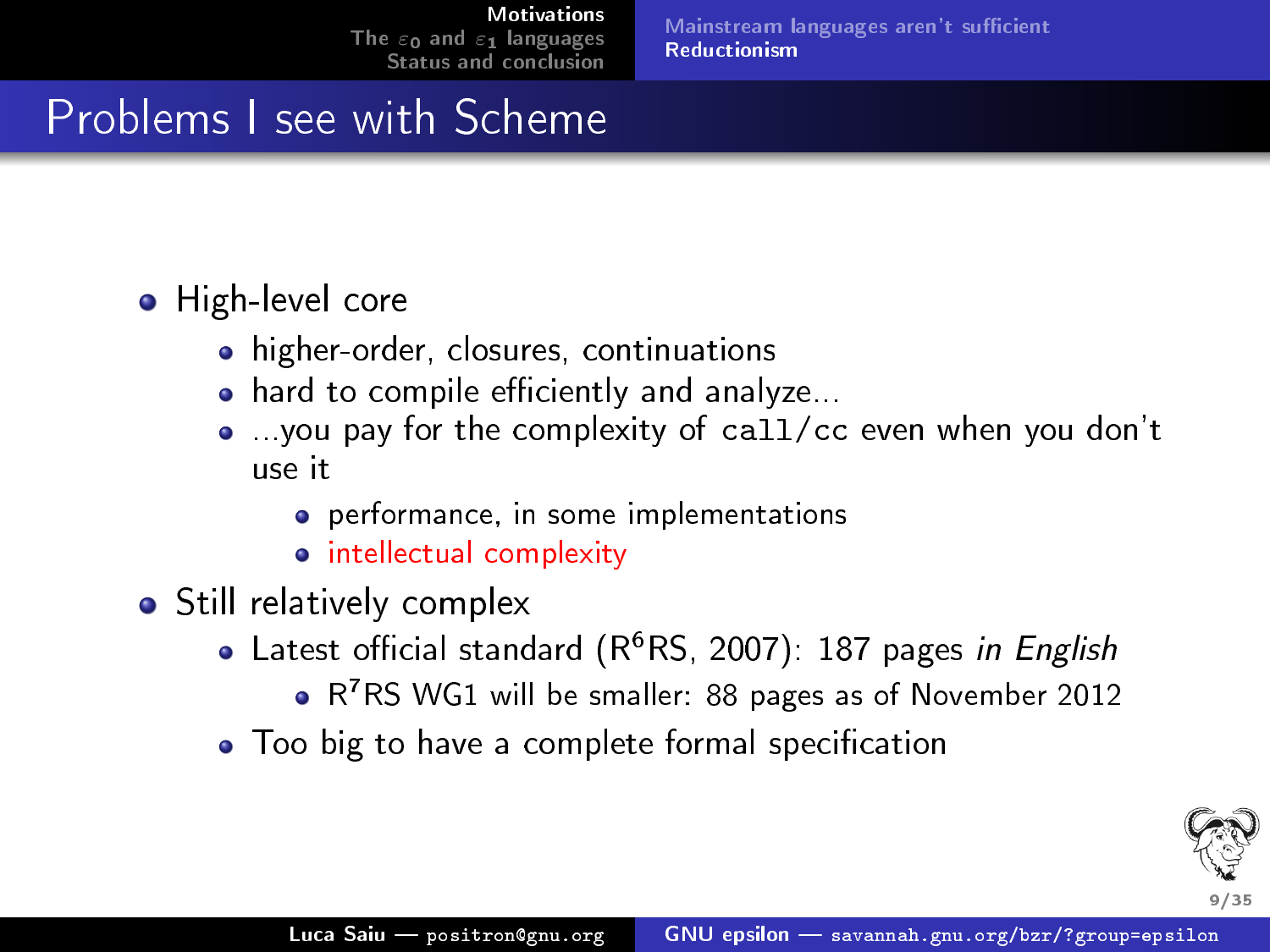Mainstream languages aren't sufficient [Reductionism](#page-7-0)

#### The reductionism idea is not new.

"a language design of the old school is a pattern for programs. But now we need to `go meta.' We should now think of a language design as a pattern for language designs, a tool for making more tools of the same kind. [...] My point is that a good programmer in these times does not just write programs. A good programmer builds a working vocabulary. In other words, a good programmer does language design, though not from scratch, but by building on the frame of a base language." [my emphasis] .

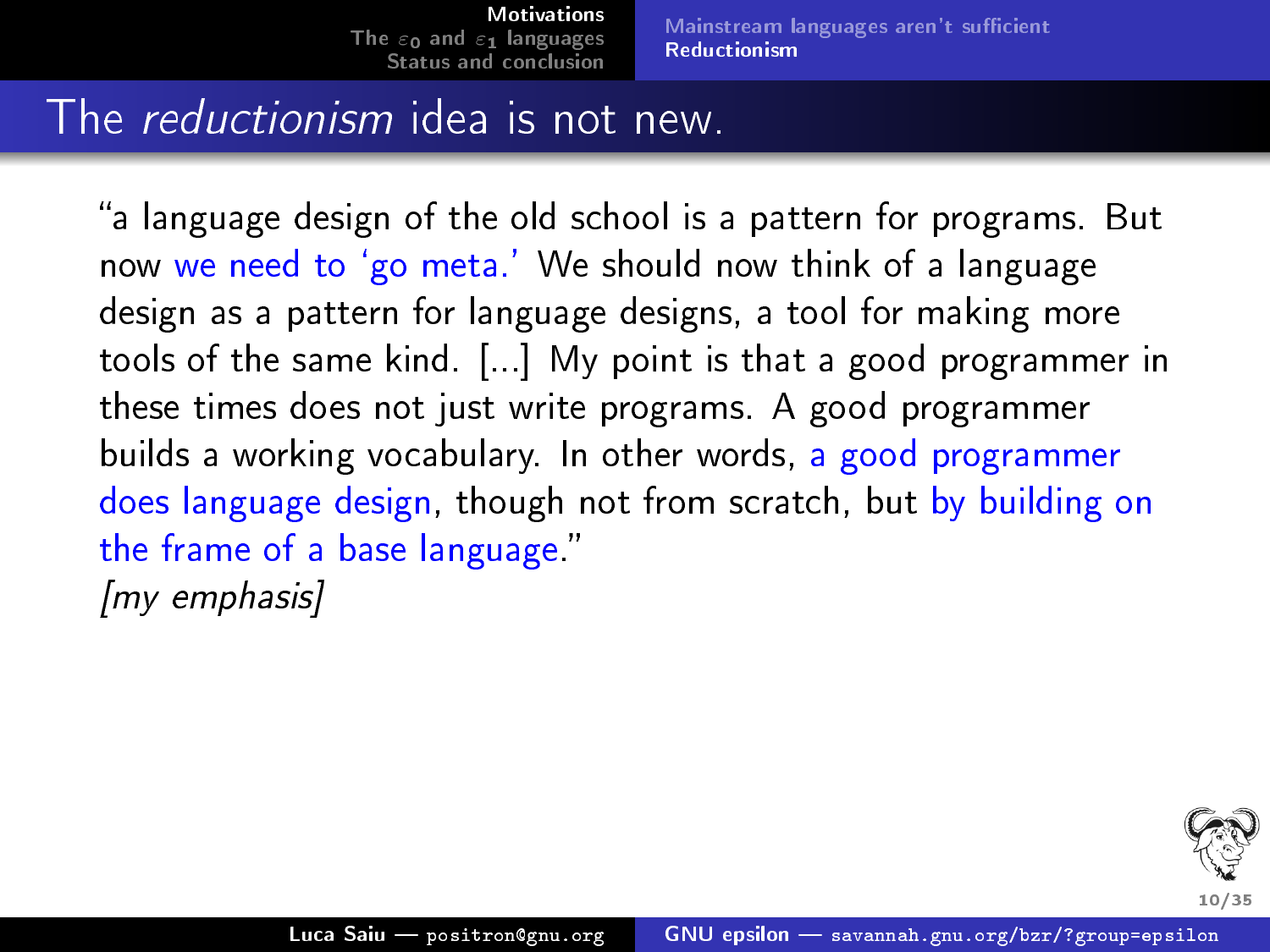Mainstream languages aren't sufficient [Reductionism](#page-7-0)

#### The reductionism idea is not new.

"a language design of the old school is a pattern for programs. But now we need to 'go meta.' We should now think of a language design as a pattern for language designs, a tool for making more tools of the same kind. [...] My point is that a good programmer in these times does not just write programs. A good programmer builds a working vocabulary. In other words, a good programmer does language design, though not from scratch, but by building on the frame of a base language." [my emphasis] .

Guy L. Steele Jr., Growing a Language, 1998

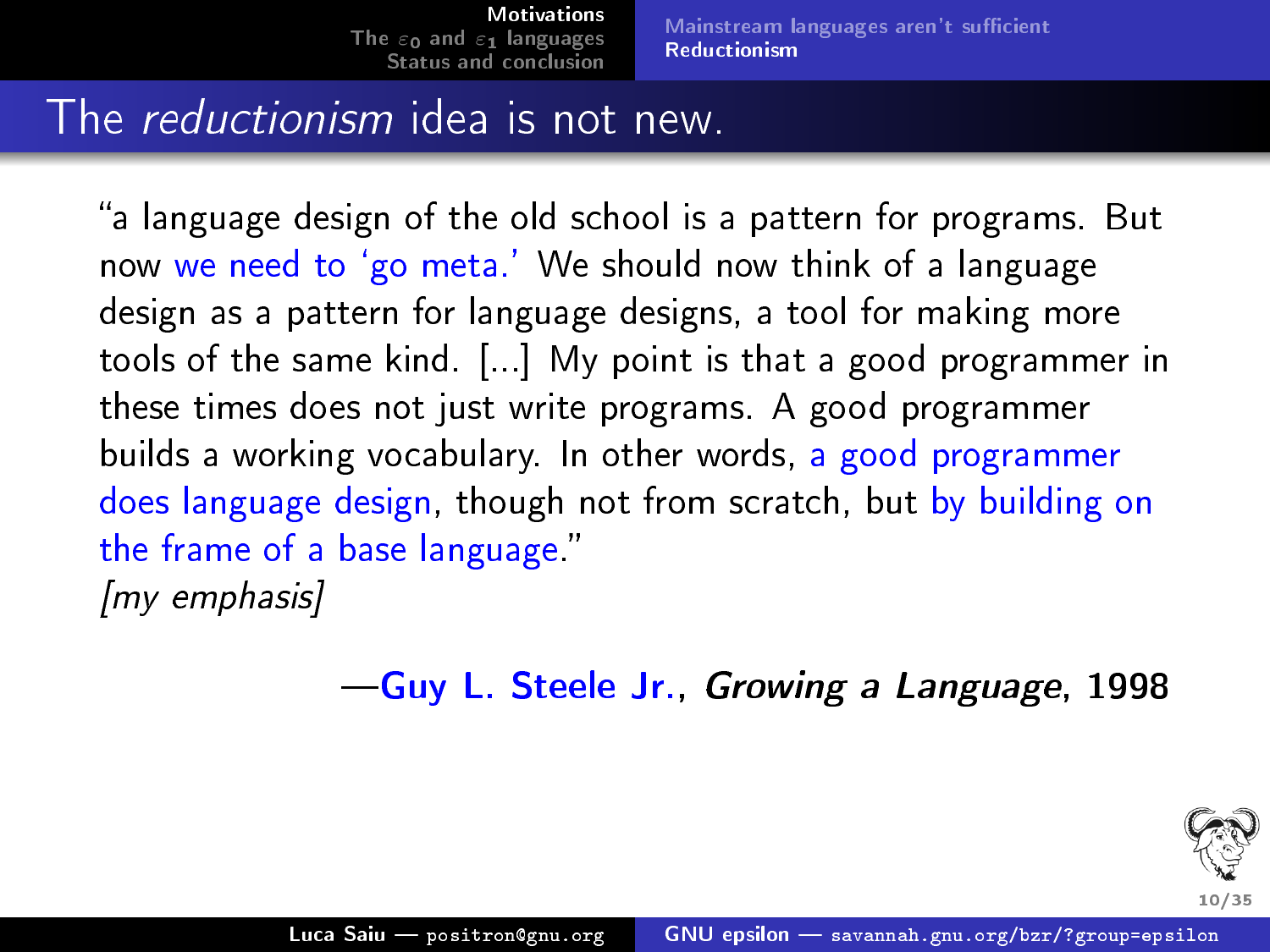Mainstream languages aren't sufficient [Reductionism](#page-7-0)

#### The *reductionism* idea is not new.

"a language design of the old school is a pattern for programs. But now we need to 'go meta.' We should now think of a language design as a pattern for language designs, a tool for making more tools of the same kind. [...] My point is that a good programmer in these times does not just write programs. A good programmer builds a working vocabulary. In other words, a good programmer does language design, though not from scratch, but by building on the frame of a base language." [my emphasis] .

#### Guy L. Steele Jr., Growing a Language, 1998

He planned to build on **Java** (!) To Steele's credit, his later proposals based on Fortress are more realistic.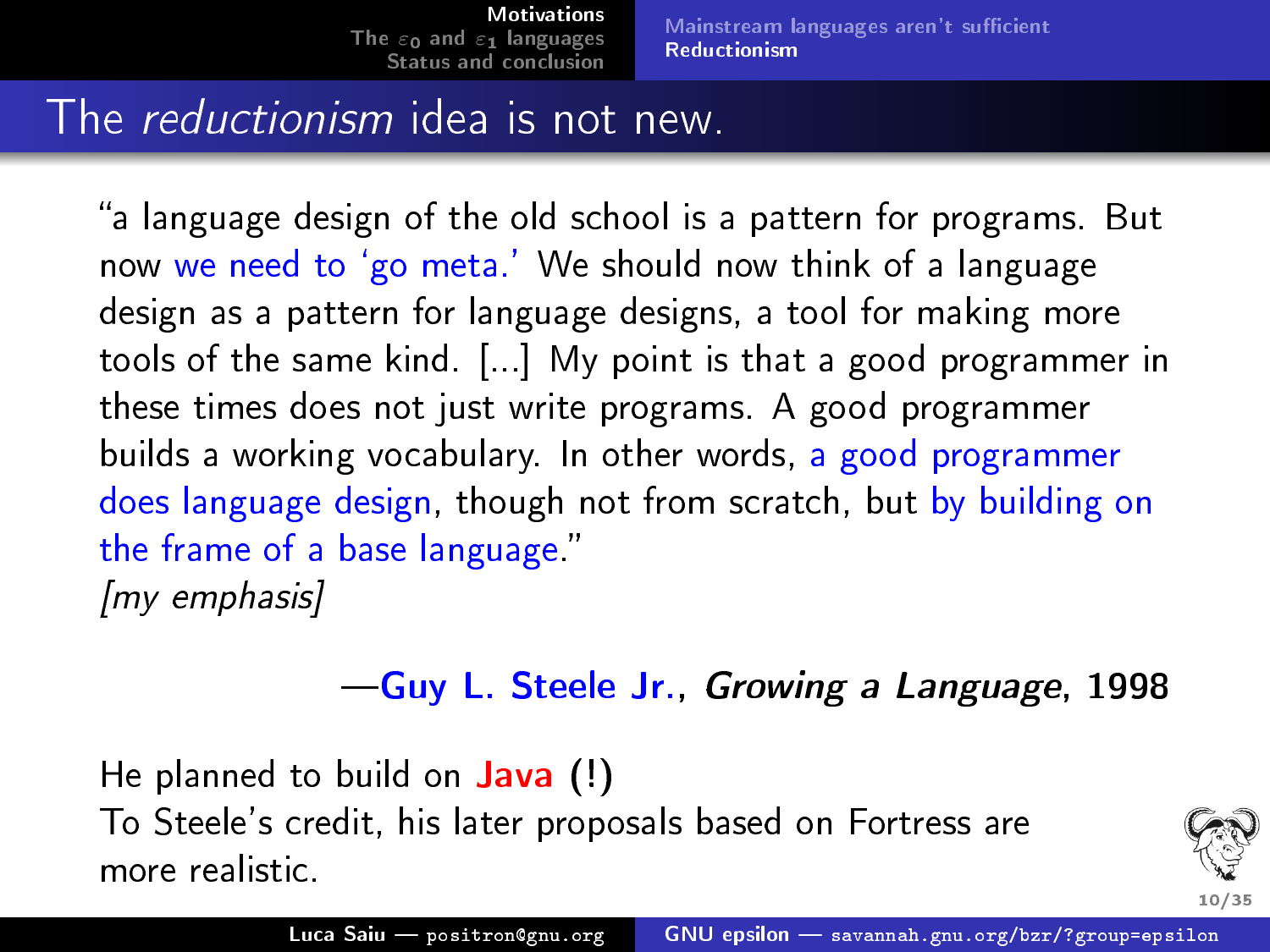Mainstream languages aren't sufficient [Reductionism](#page-7-0)

 $Reflection (1/2: self-analysis)$ 

The program has to be able to  $(1)$  access its own dynamic state:

- *Analyses* on the program state:
	- self-analysis: in the style of static analyses (for example type inference);
	- **.** "unexec" operation: dump the current dynamic state (to files, sockets...)  $-$  definable as an ordinary procedure;
	- $\bullet$  compilation  $-$  definable as an ordinary procedure

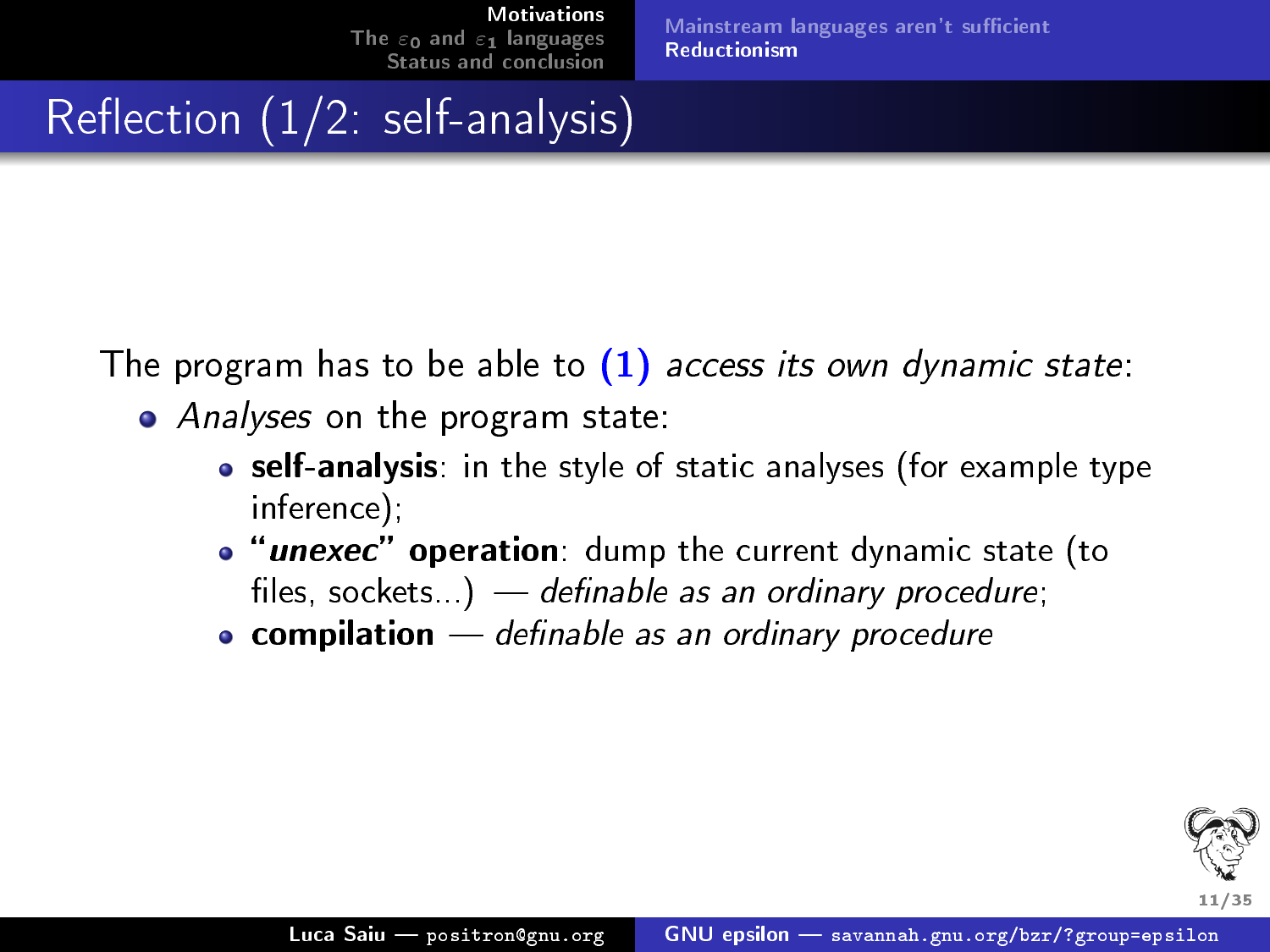## Reflection  $(\overline{2}/2)$ : self-modification)

The program has to be able to  $(2)$  update its own state, including procedures,  $\langle \hat{a} \rangle$  chauds:

- **•** Transformations à-la-CPS
- Code optimizations [my idea: nondeterministic rewrite system, hill-climbing]
- «Compile-time» garbage collection

Point (2) is more delicate

- Use syntax abstraction to rewrite into non-self-modifying programs where possible...
	- ...otherwise inefficient and unanalyzable (but not an "error")

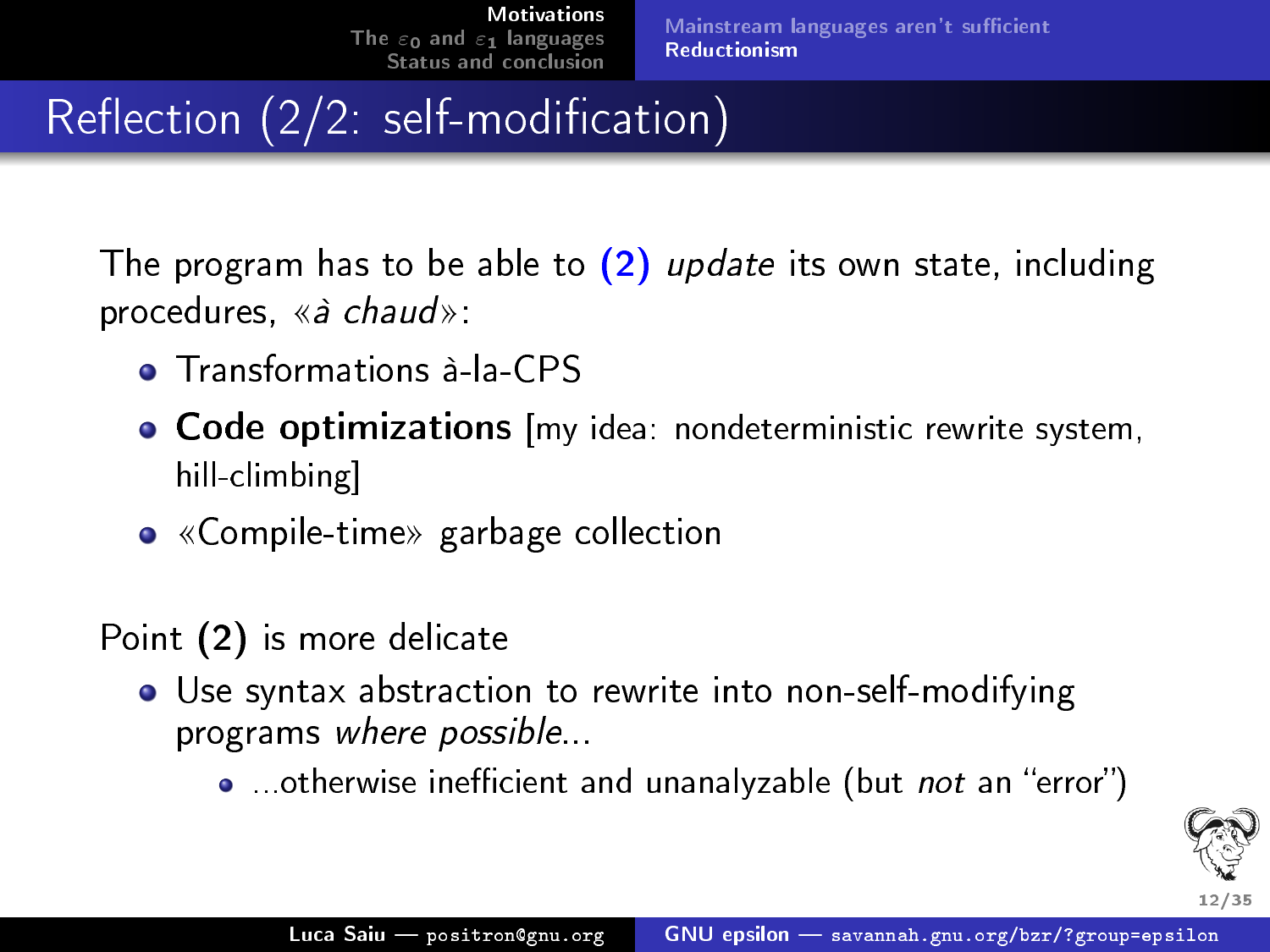[The core language](#page-16-0)  $\varepsilon_0$ The  $\varepsilon_1$  [personality](#page-20-0)

#### Our core language  $\varepsilon_0$

We call our core language  $\varepsilon_0$ .

 $\varepsilon_0$  is a first-order imperative language of global recursive procedures, with threads. Here's its complete grammar:

```
e ::=
```

```
X_hc_h\mid [let x^* be e in e]_h\mid [call x e^*]_h\mid [primitive x e^*]_h\mid [if e \in \{c^*\} then e else e]_h\mid [fork x e^*]_h[ioin e]_h\mid [bundle e^*]_h
```
<span id="page-15-0"></span>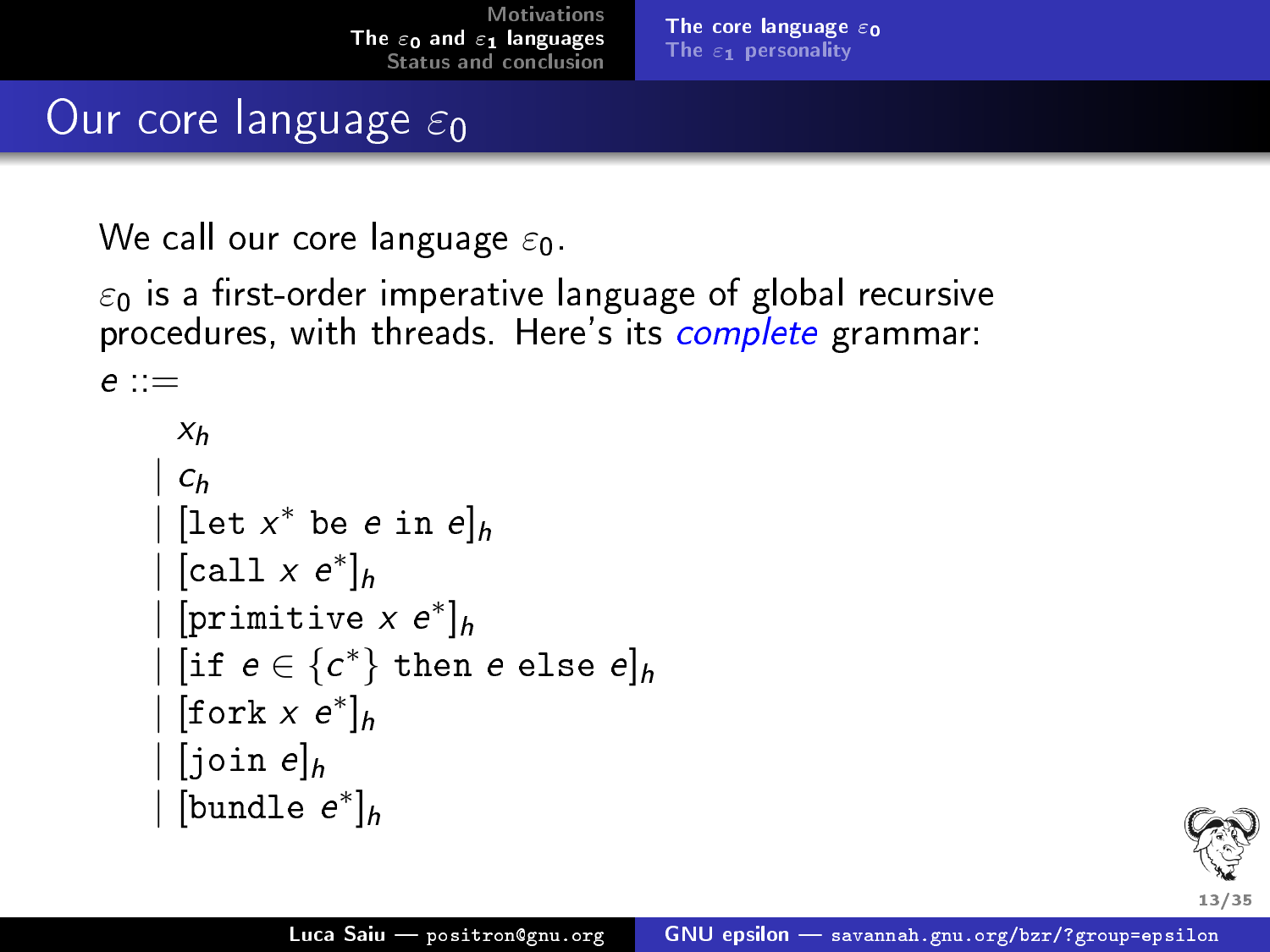Our core language  $\varepsilon_0$  [This is the core language grammar!]

We call our core language  $\varepsilon_0$ .

 $\varepsilon_0$  is a first-order imperative language of global recursive procedures, with threads. Here's its complete grammar:

```
e ::=
```

```
X<sub>h</sub>c<sub>h</sub>\mid [let x^* be e in e]_h\mid [call x e^*]_h\mid [primitive x e^*]_h\mid [if e \in \{c^*\} then e else e]_h\mid [fork x e^*]_h[ioin e]_h\mid [bundle e^*]_h
```
<span id="page-16-0"></span>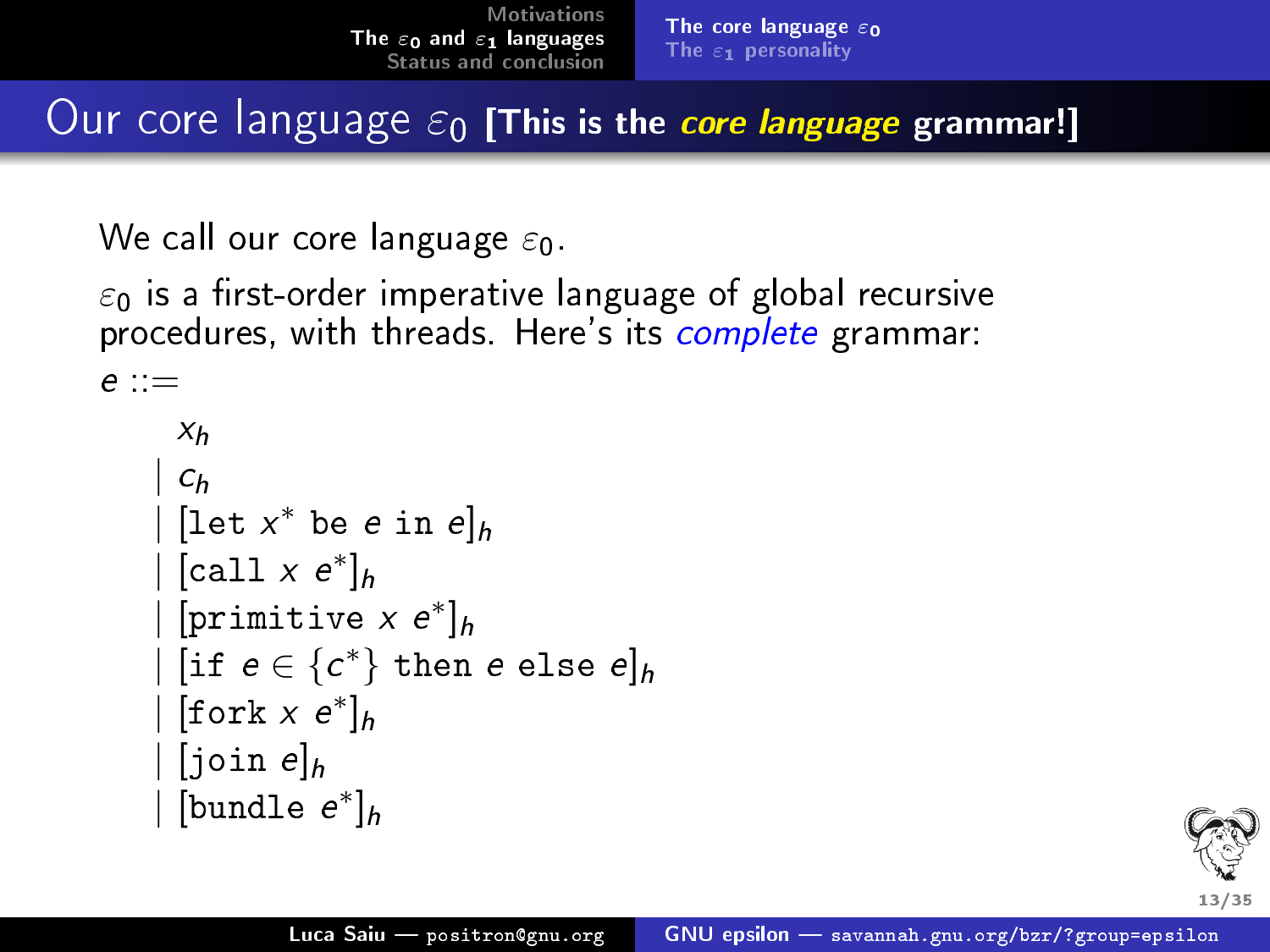## Why  $\varepsilon_0$  has no side effects or definitions

The  $\varepsilon_0$  grammar lacks explicit side effect and definition operators. Our "initial state" (globals, primitives, procedures, memory, ...) will allow:

- memory side effects by primitives
	- store is a primitive among load, allocate, ...
- global and procedure definitions by *procedures* 
	- Global tables for globals and procedures, in memory
- So, programs can *self-modify*:
	- $\bullet$  if a program doesn't, it can be compiled more efficiently

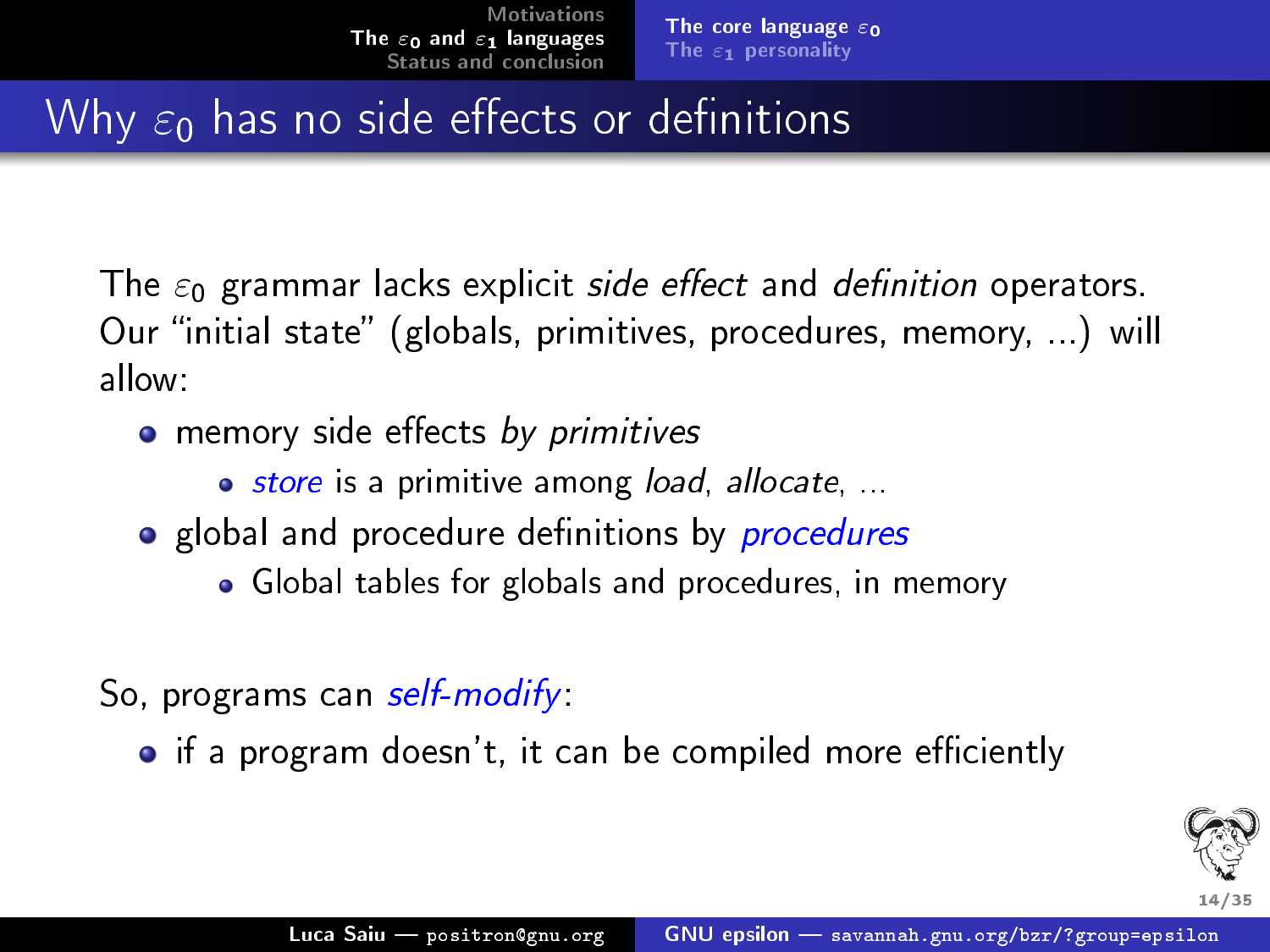[The core language](#page-15-0)  $\varepsilon_0$ The  $\varepsilon_1$  [personality](#page-20-0)

#### A feel of  $\varepsilon_0$  dynamic semantics: sample rules

$$
([\text{call } f e_{h_1}...e_{h_n}]_{h_0}, \rho).S \quad \vee \quad \Gamma \longrightarrow_{\mathbb{E}} (e_{h_1}, \rho)...(e_{h_n}, \rho).([\text{call } f \Box]_{h_0}, \emptyset).S \quad \vee \quad \Gamma
$$

$$
\begin{aligned}\n\text{([bundle } \Box]_{h_0}, \ \rho). S \ \wr c_n c_{n-1} \dots c_2 c_1 \wr V \ \Gamma \longrightarrow_{\mathbb{E}} S \ \wr c_n c_{n-1} \dots c_2 c_1 \wr V \ \Gamma \\
\hline\n\text{([join } \Box]_{h_0}, \ \rho). S \ \wr \mathcal{T}(t) \wr V \ \Gamma \longrightarrow_{\mathbb{E}} S \ \wr c_t \wr V \ \Gamma \end{aligned}
$$
\n
$$
\begin{aligned}\n\text{[Function } \Box]_{h_0}, \ \rho). S \ \wr \mathcal{T}(t) \wr V \ \Gamma \longrightarrow_{\mathbb{E}} S \ \wr c_t \wr V \ \Gamma\n\end{aligned}
$$

The full dynamic semantics of  $\varepsilon_0$  fits in two pages; three if we also include failure semantics.

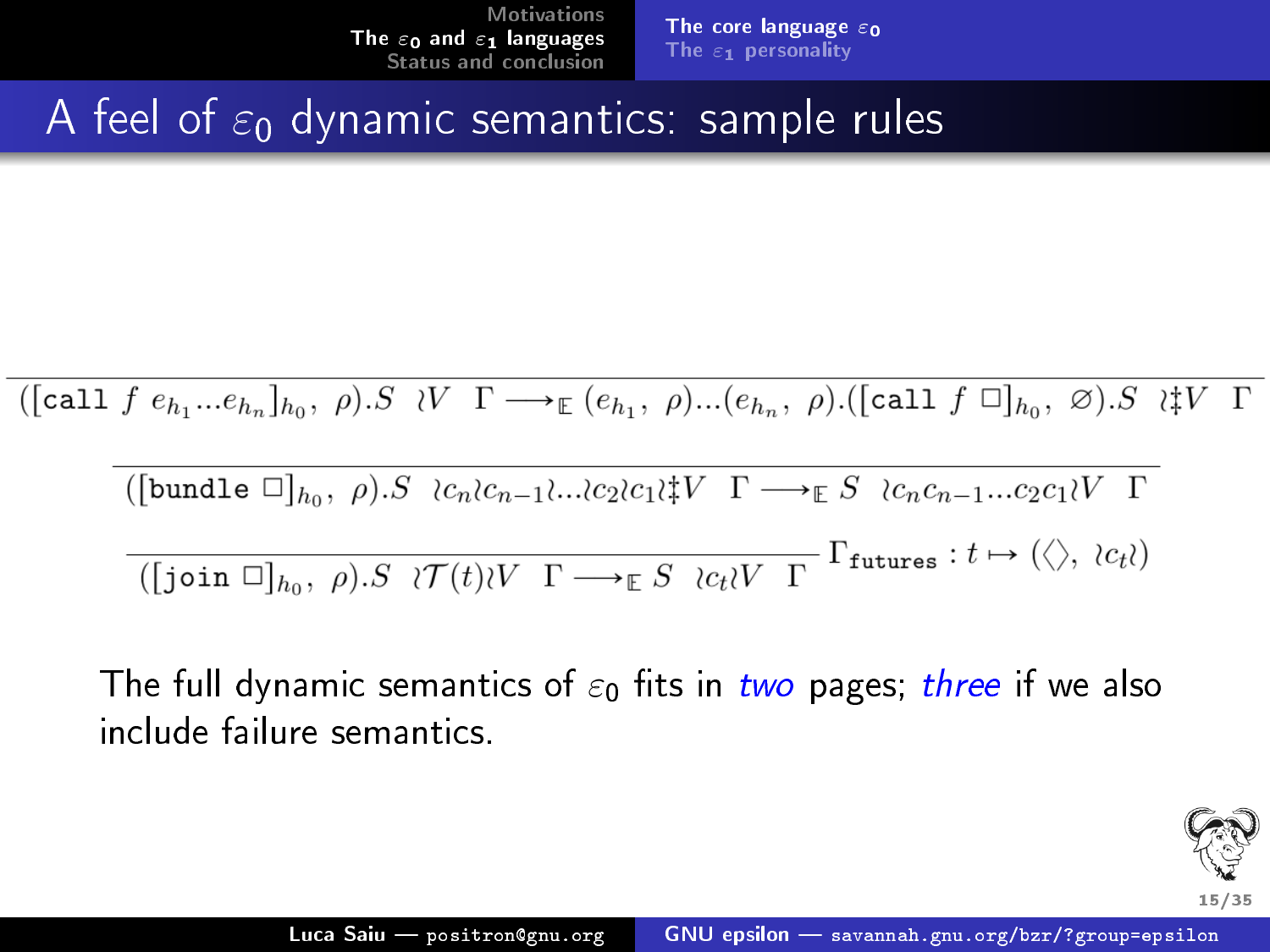#### My  $\varepsilon_0$  semantics is actually usable

**•** Formally developed "dimension analysis", as a sample static analysis on  $\varepsilon_0$  programs – a form of type inference



• Dimension analysis *proved sound* with respect to dynamic semantics:

well-dimensioned programs do not go wrong

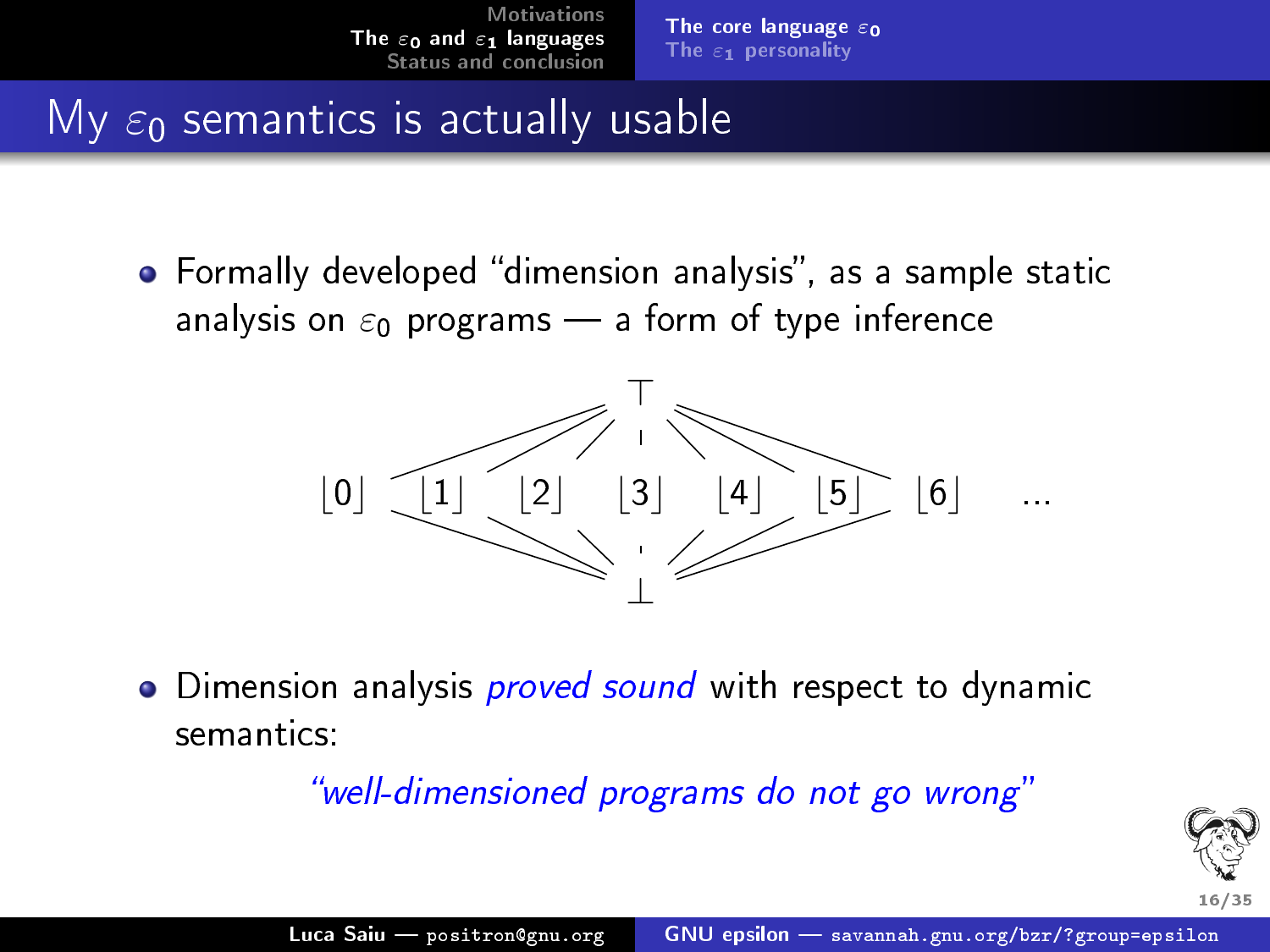[The core language](#page-15-0)  $\varepsilon_0$ The  $\varepsilon_1$  [personality](#page-22-0)

User syntax: by s-expressions

Lisp-style s-expressions are a data structure convenient for encoding syntax.

A "list" structure:

(average x 10)

<span id="page-20-0"></span>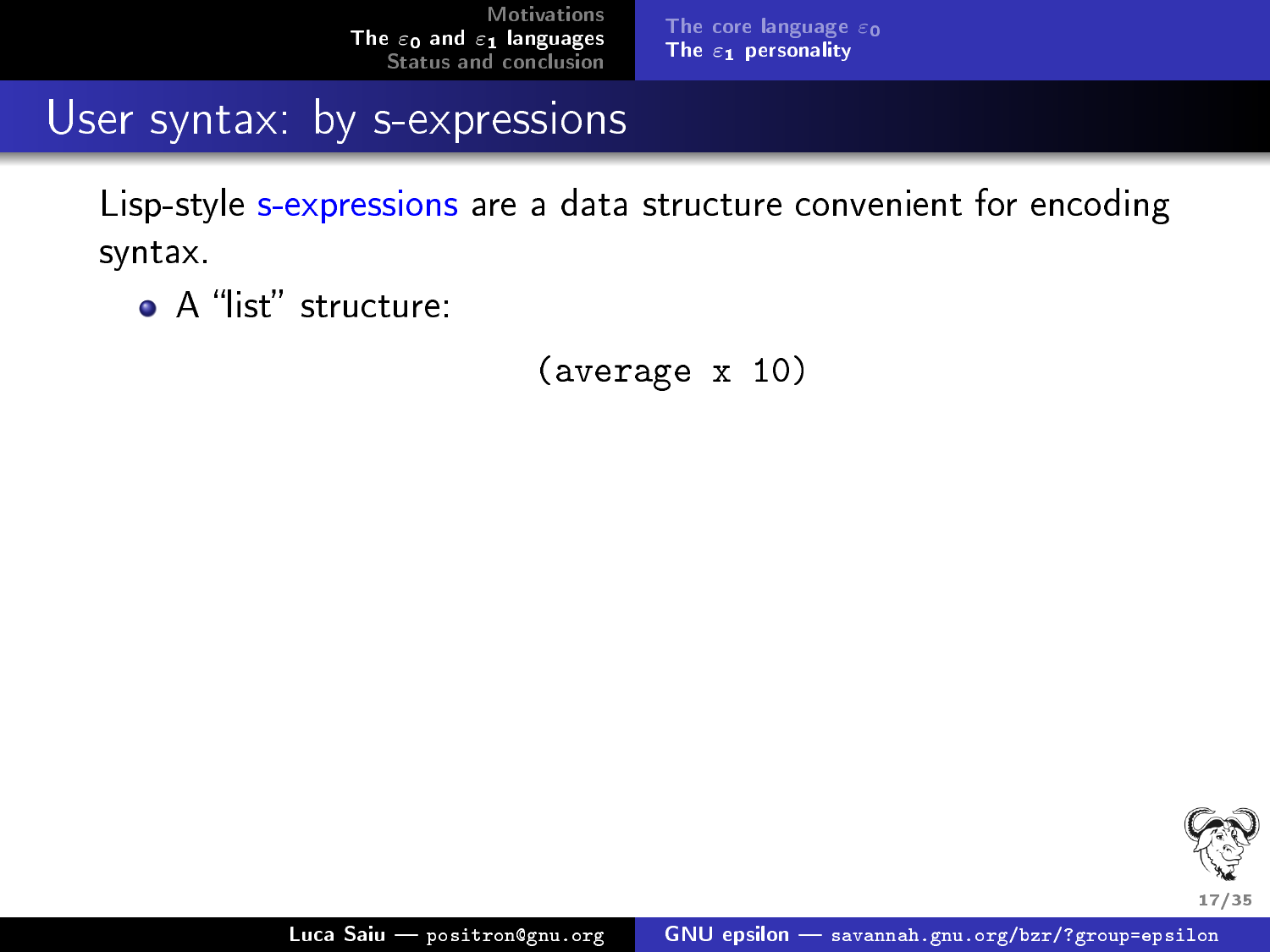[The core language](#page-15-0)  $\varepsilon_0$ The  $\varepsilon_1$  [personality](#page-22-0)

User syntax: by s-expressions

Lisp-style s-expressions are a data structure convenient for encoding syntax.

 $\bullet$  A "list" structure:

```
(average x 10)
```
• The same structure, making conses explicit:

 $(\text{average} : (x : (10 : ()))$ 

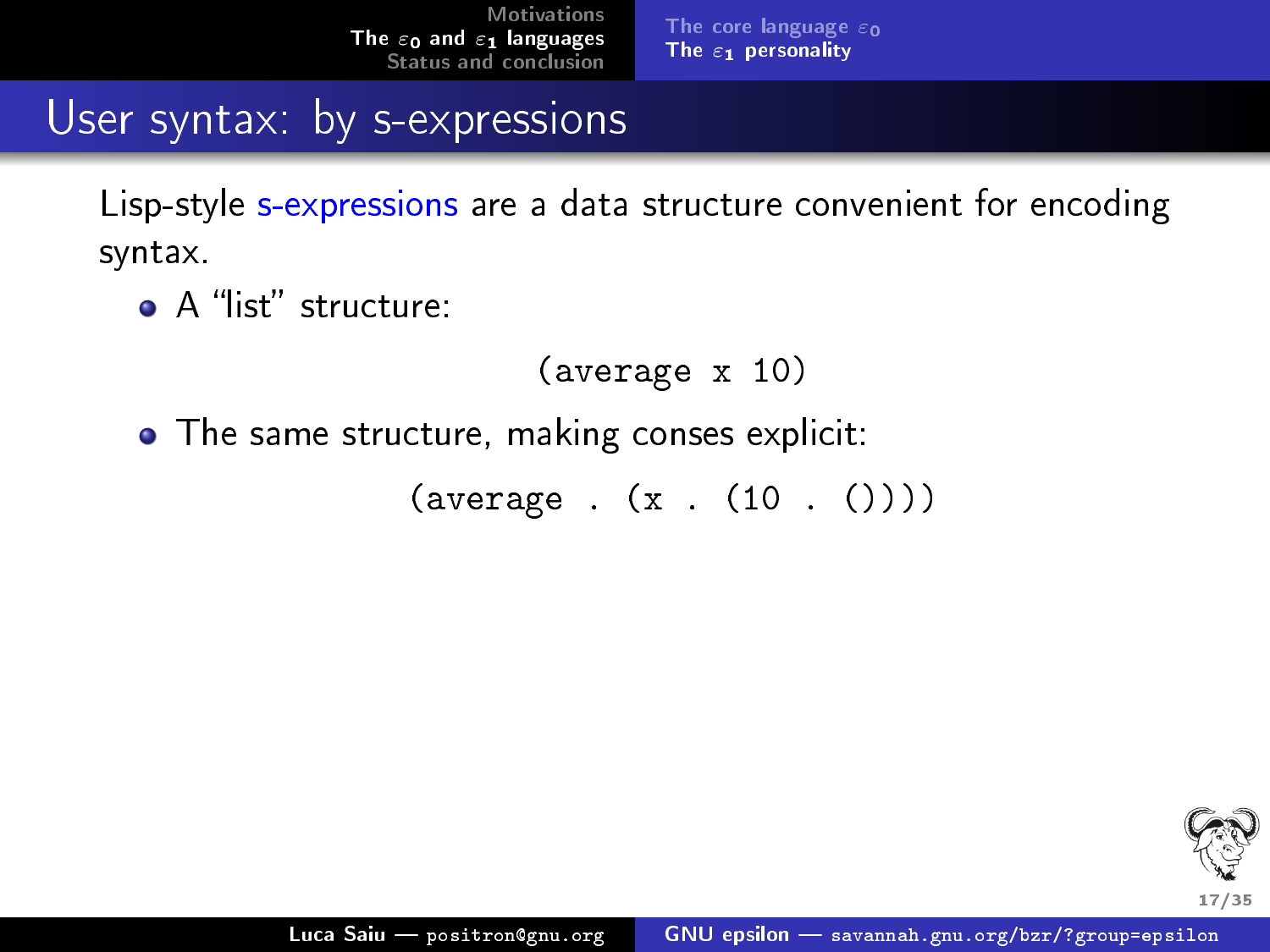[The core language](#page-15-0)  $\varepsilon_0$ The  $\varepsilon_1$  [personality](#page-20-0)

User syntax: by s-expressions

Lisp-style s-expressions are a data structure convenient for encoding syntax.

 $\bullet$  A "list" structure:

```
(average x 10)
```
• The same structure, making conses explicit:

 $(\text{average} : (x : (10 : ()))$ 

• The same structure, graphically:



<span id="page-22-0"></span>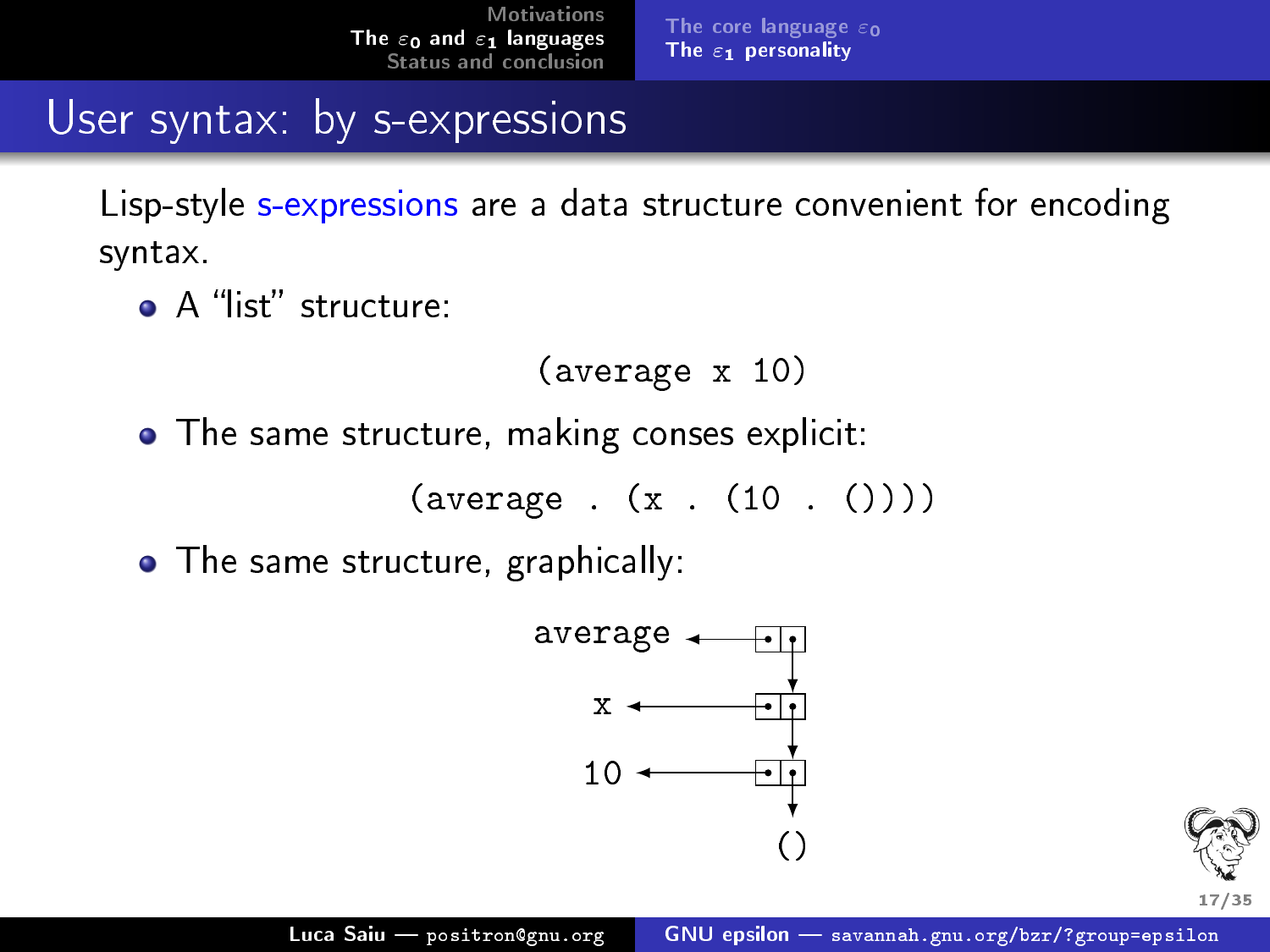[The core language](#page-15-0)  $\varepsilon_0$ The  $\varepsilon_1$  [personality](#page-20-0)

Expansion of s-expressions into  $\varepsilon_0$  expressions (1/2)

A trivial encoding for  $\varepsilon_0$  syntax into s-expressions.

We use the s-expression

form name\n
$$
(\overbrace{e0:if-in}^{form \text{ name}} \underline{x \ (1 \ 4 \ 6) \ 10 \ 50})
$$
\nsub-forms

to represent the  $\varepsilon_0$  conditional expression

```
[\text{if } x_{h_2} \in \{1,4,6\} \text{ then } 10_{h_3} \text{ else } 50_{h_4}]_{h_1}
```
for some fresh handles  $h_1$ ,  $h_2$ ,  $h_3$ ,  $h_4$ .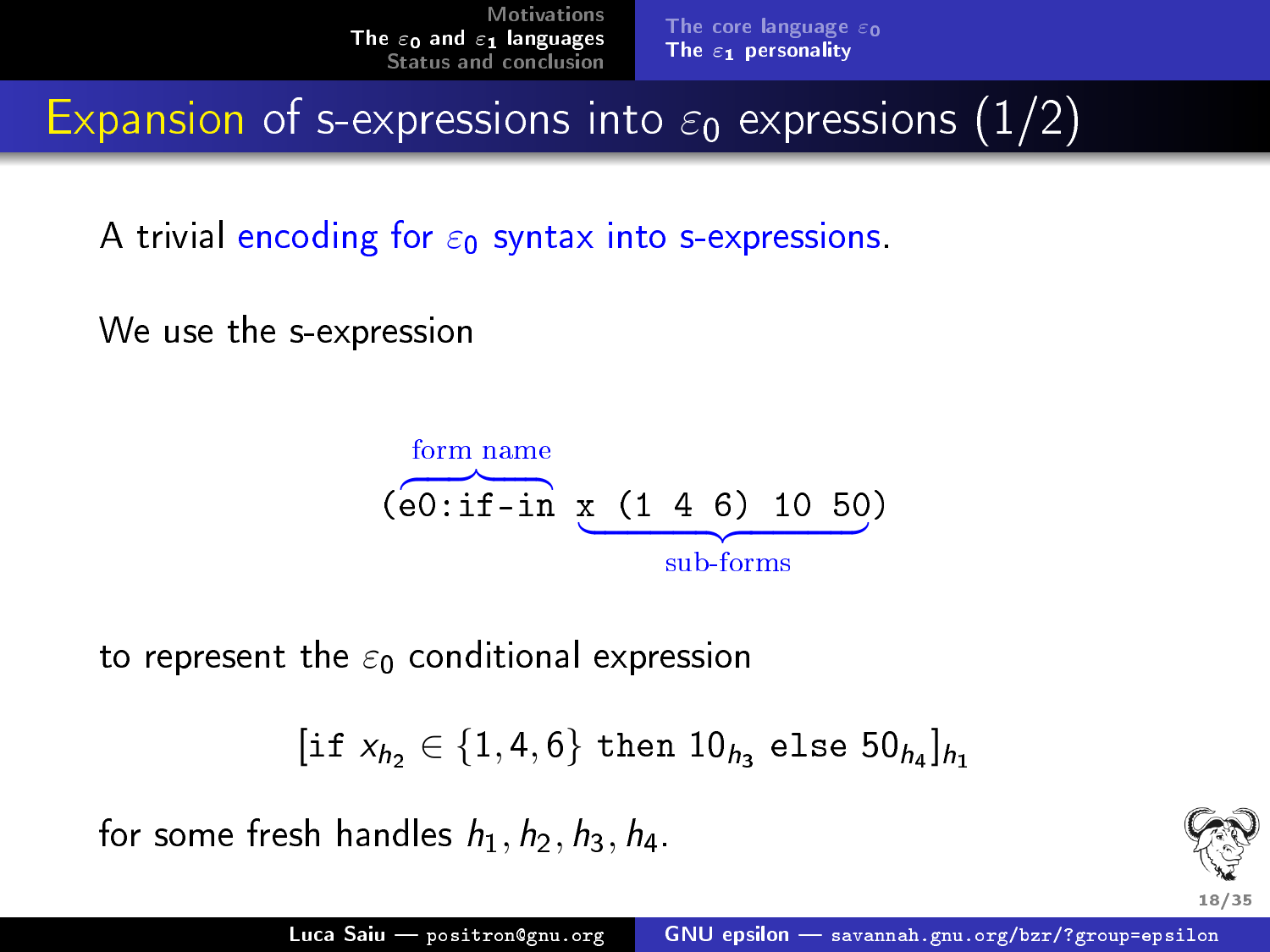Expansion of s-expressions into  $\varepsilon_0$  expressions (2/2)

Default case, if the first element is not a form name:

We use the s-expression



to represent the  $\varepsilon_0$  procedure call

```
[call average \mathrm{x}_{h_2} 10_{h_3}]_{h_1}
```
for some fresh handles  $h_1$ ,  $h_2$ ,  $h_3$ .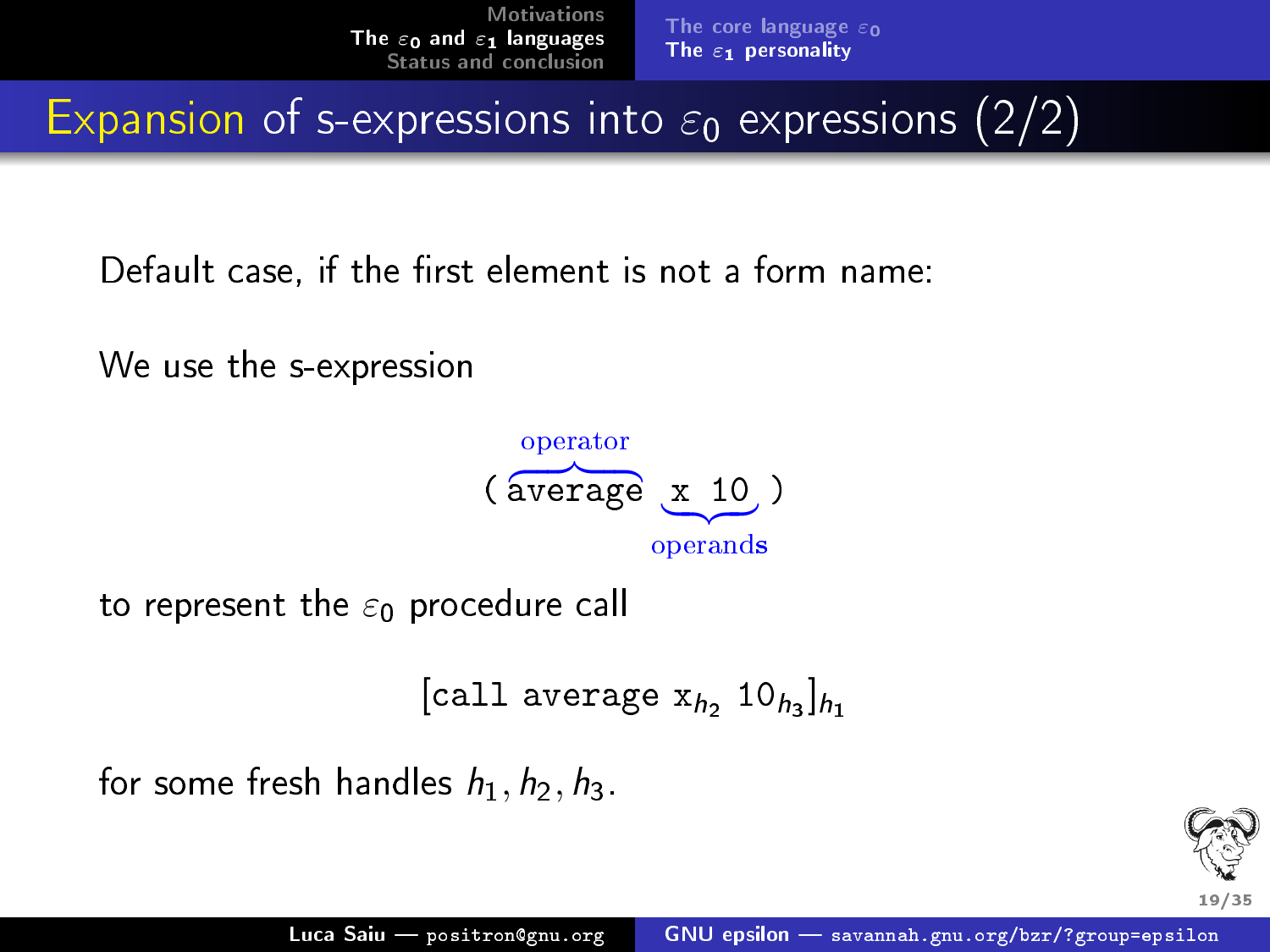#### Extension mechanisms

Even with side effects and definitions,  $\varepsilon_0$  is inconvenient to use directly.

We introduce two syntactic extension mechanisms:

- a *macro* rewrites an s-expression into an expression
	- In case you're wondering: not homoiconic, unlike Lisp]
	- "local": it cannot access its surrounding s-expression
- a *transform* rewrites an expression into another expression
	- "global" syntactic abstraction (example: Closure Conversion)

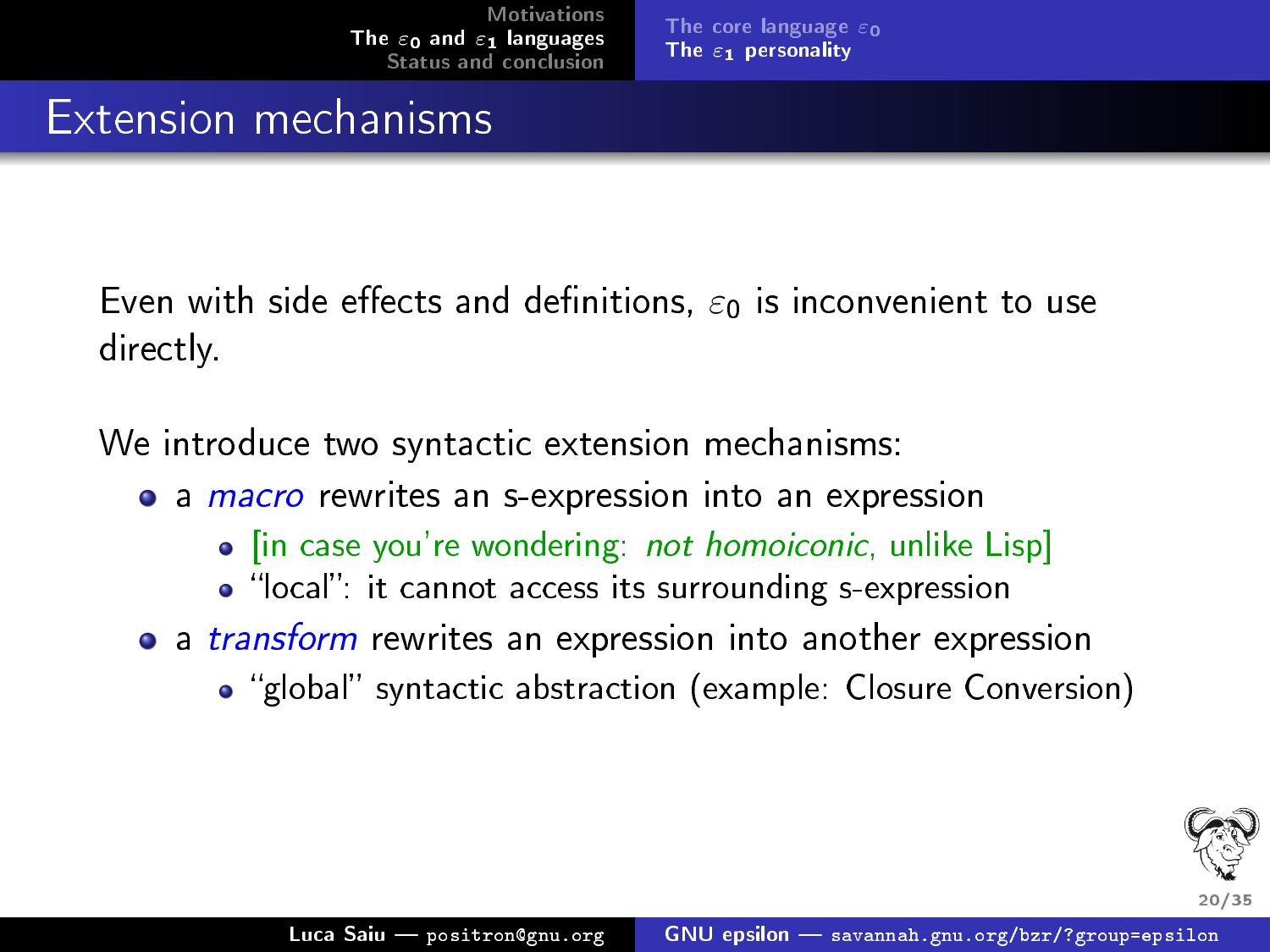a single name

Sample macroexpansion (s-expression to  $\varepsilon_0$ )

User-defined forms can also be encoded as s-expressions.

An example with the sequential composition macro e1:begin :

```
(e1:begin
  (string:write "The result is ")
  (fixnum:write n)
  (string:write "\\n")
```
⇒

[let  $\langle \rangle$  be [call string:write "The result is " $_{h_3}]_{h_2}$  in [let  $\langle \rangle$  be [call string:write  $\mathbf{n}_{h_6}]_{h_5}$  in [call string:write " $\setminus$ n" $_{h_8}]_{h_7}]_{h_4}]_{h_1}$ 

for some fresh handles  $h_1$ ,  $h_2$ ,  $h_3$ ,  $h_4$ ,  $h_5$ ,  $h_6$ ,  $h_7$ ,  $h_8$ .

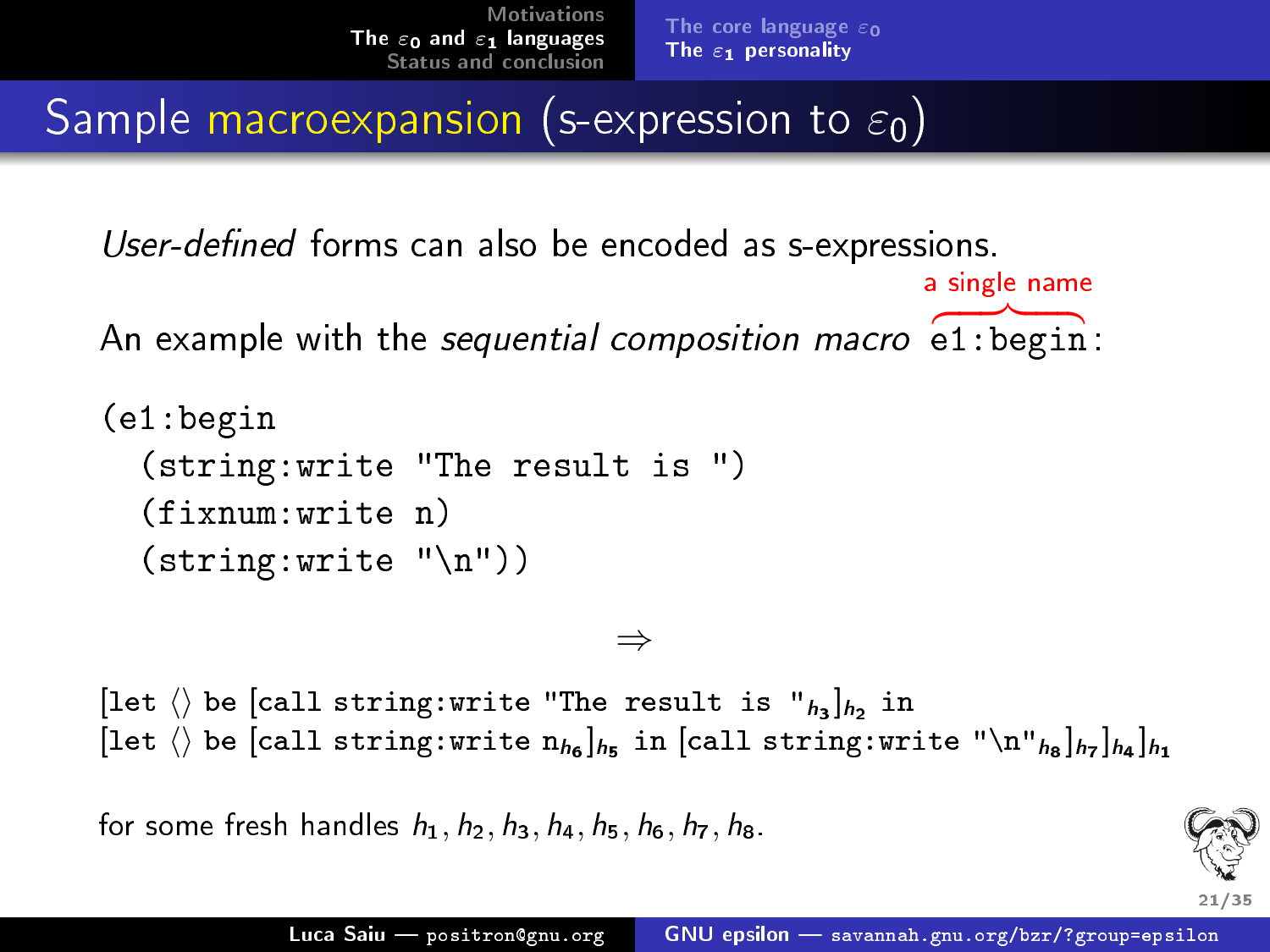### A sample macro definition

A definition of  $e1$ : begin, as a quite simple (recursive) macro:

```
(e1:define-macro (e1:begin first-form . more-forms)
  (e0:if-in (sexpression:null? more-forms) (#t)
   first-form
    `(e0:let () ,first-form
       (e1:begin ,(sexpression:car more-forms)
                 ,@(sexpression:cdr more-forms)))))
```
In case you're wondering:

- **•** quasiquote is itself a macro; quasiquoting (like quoting) yields an expression
- e1:define-macro is itself a macro, built on e1:destructuring-bind, yet another macro

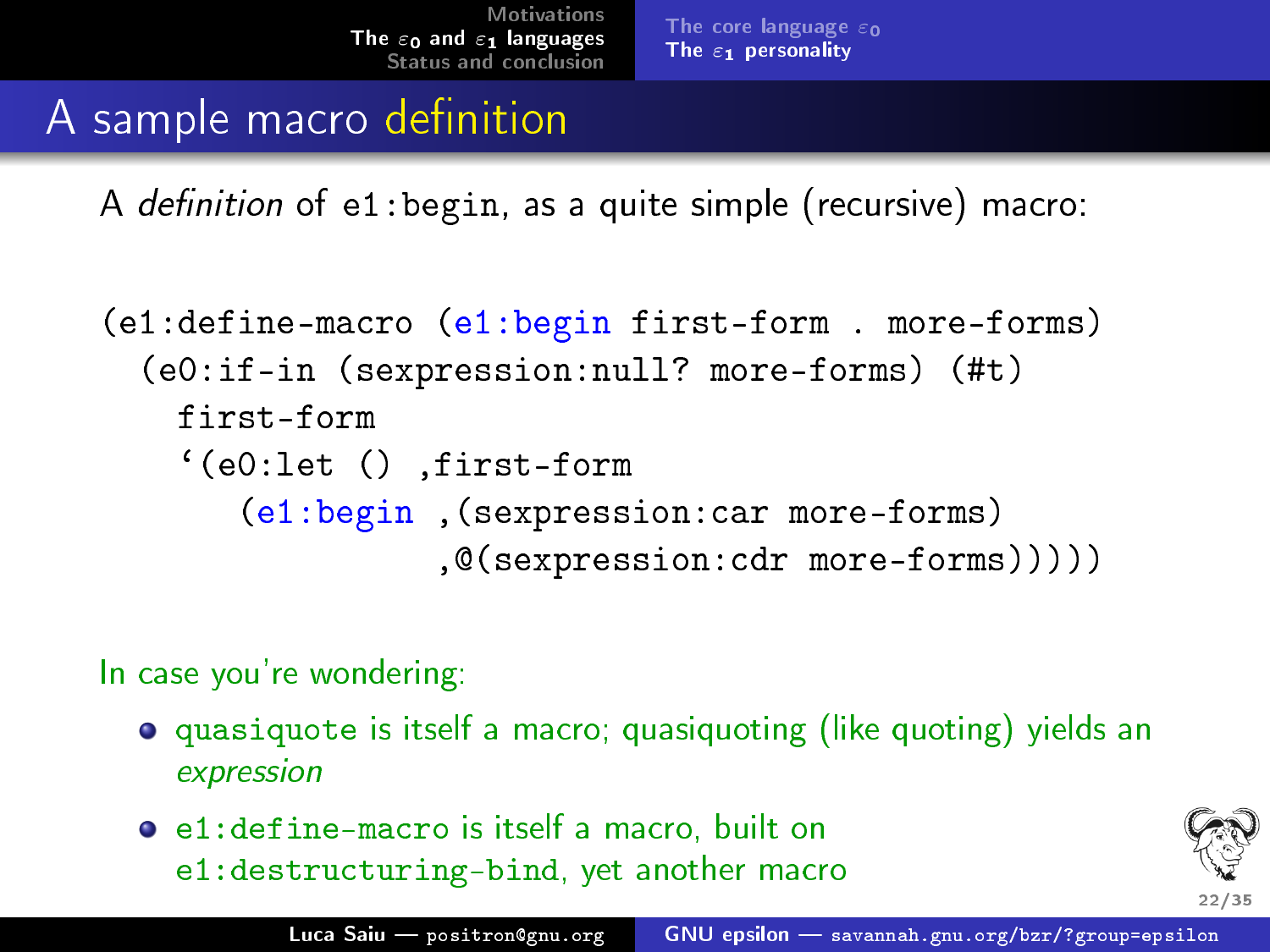## Transforms (à-la-CPS)

Expression-to-expression rewriting, to be applied to all toplevel forms from a certain point on, or to the whole program.

- $\bullet$  define an ordinary procedure turning an expression into another expression
- **•** "install" it so that it is automatically applied from now on (possibly even retroactively, as for CPS)

Ask me later if you want more details [presentation part [4\]](#page-43-0)

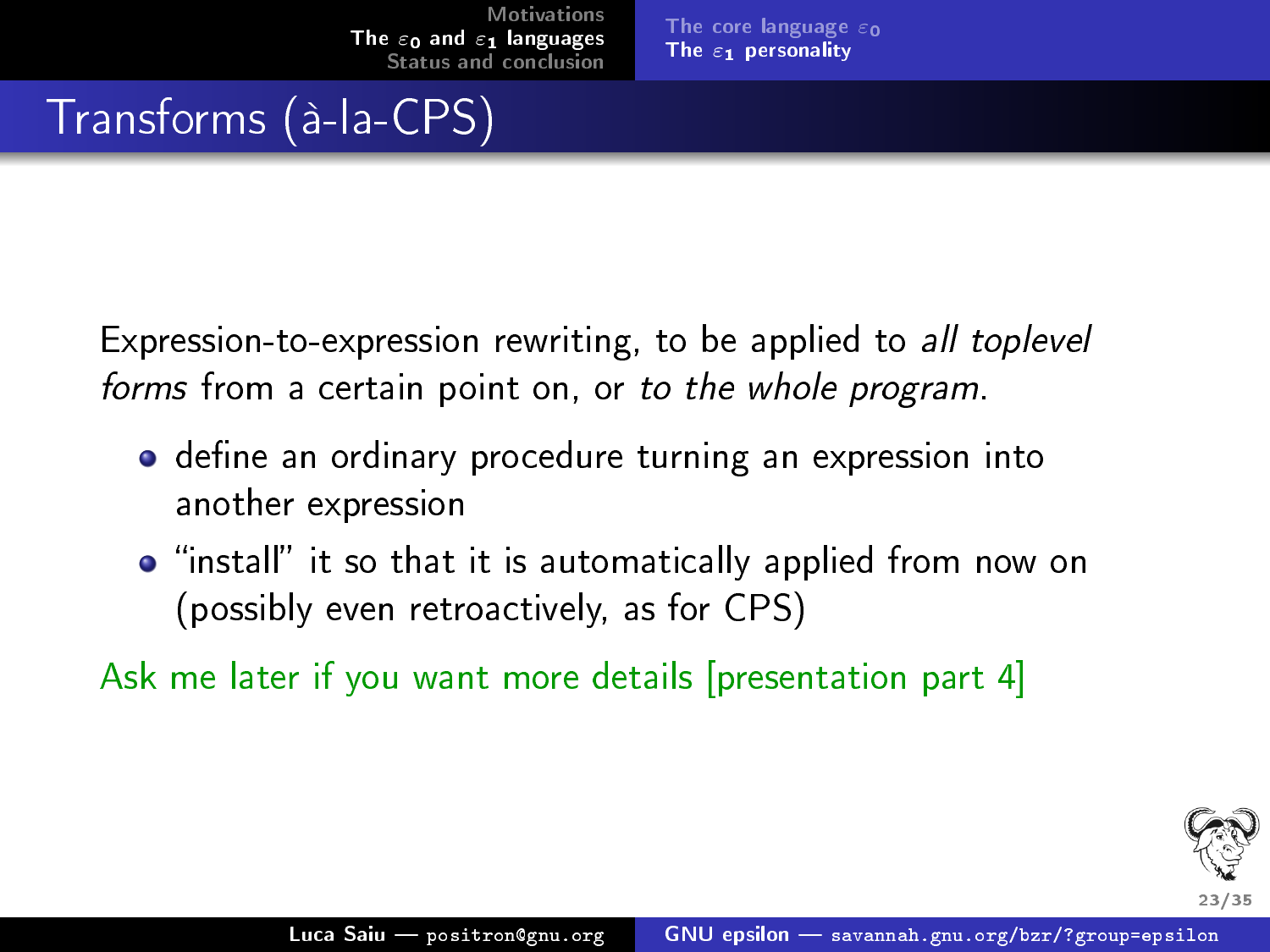## The  $\varepsilon_1$  personality

Also including the syntax we've just shown, the  $\varepsilon_1$  personality is a set of extensions to conveniently write other personalities.

- S-expression syntax à-la-Lisp
- macroexpansion and transforms
- many general-purpose syntactic forms to make the user's life easier
- $\varepsilon_1$  as a programming language:
	- Lispy feel; low-level, potentially efficient
	- untyped (not even dynamically-typed)

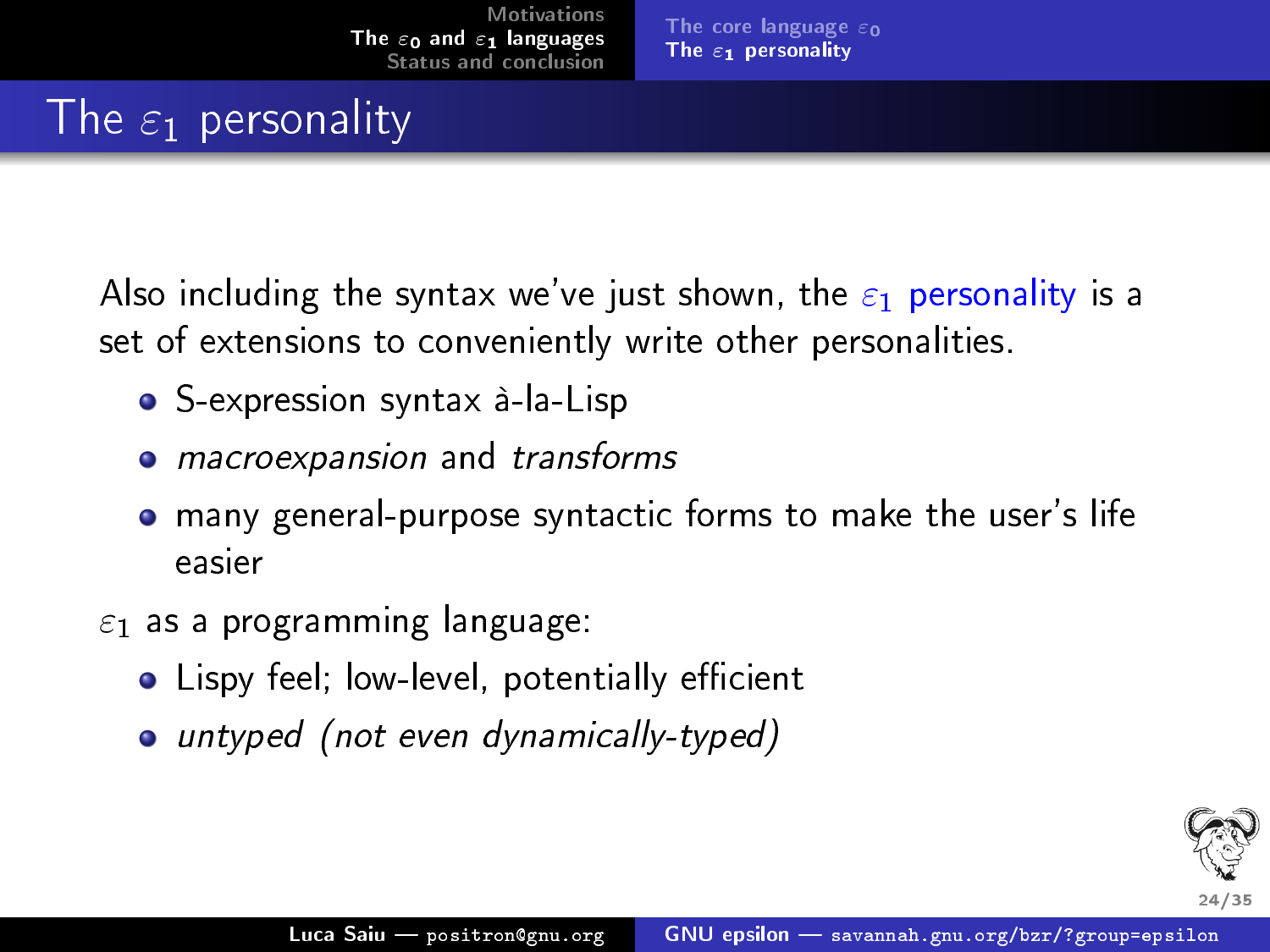[The core language](#page-15-0)  $\varepsilon_0$ The  $\varepsilon_1$  [personality](#page-20-0)

I implemented  $\varepsilon_1$  on top of  $\varepsilon_0$ 

I implemented  $\varepsilon_1$  in  $\varepsilon_0$ .

- I defined the *macroexpansion* and *transformation* machinery in  $\varepsilon_0$
- **•** then  $\varepsilon_1$  syntactic forms, by macros and transforms
	- expressivity grows fast: I can use an extension to build the next one

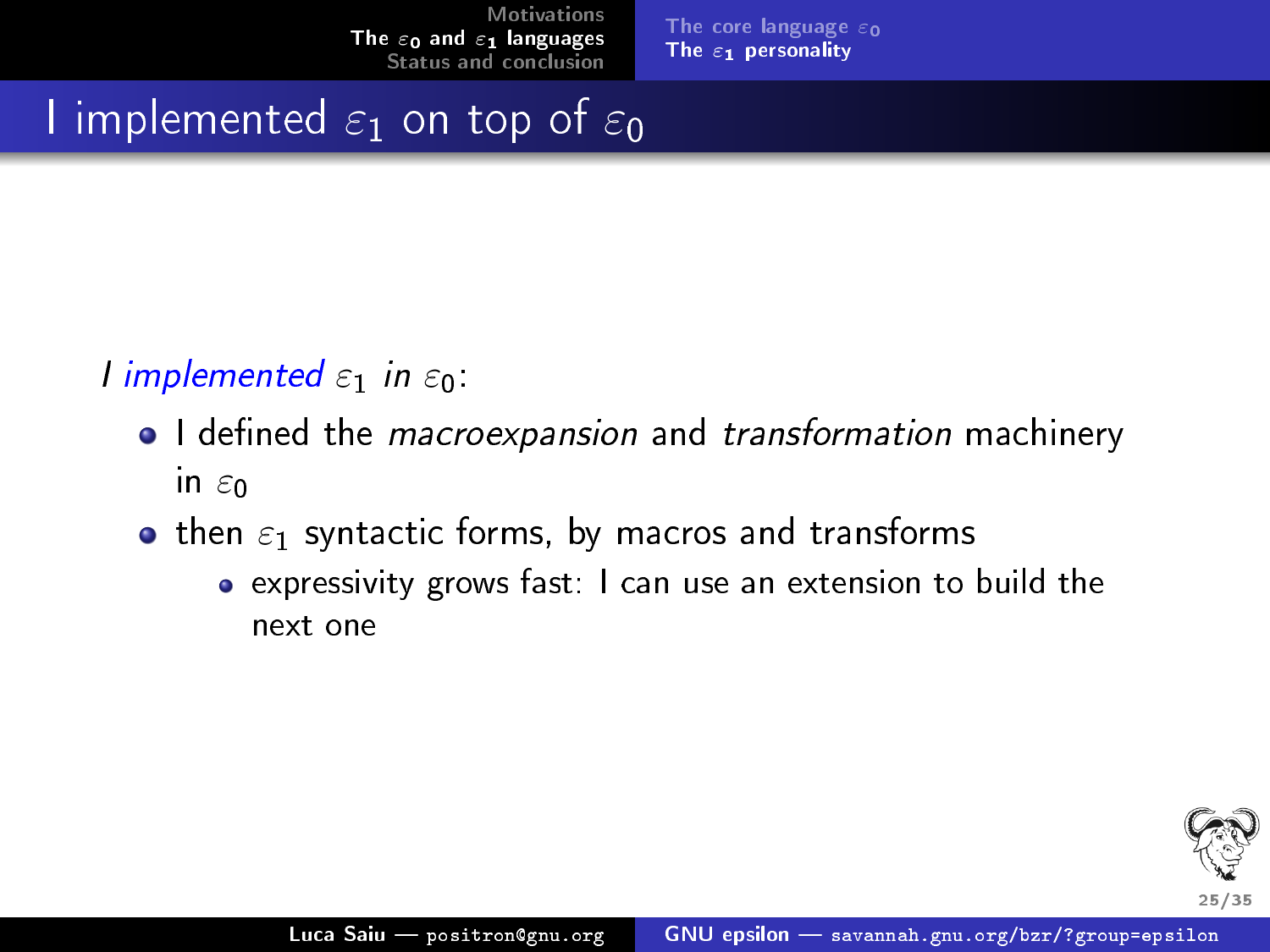[The core language](#page-15-0)  $\varepsilon_0$ The  $\varepsilon_1$  [personality](#page-20-0)

## Main  $\varepsilon_1$  forms (defined over  $\varepsilon_0$ ) (1/2)

Just showing syntactic construct *names*:

```
e1:begin, e1:if, e1:when, e1:unless, e1:and, e1:or,
e1:cond, sexpression:quote, sexpression:quasiquote,
e1:quote, e1:quasiquote, e1:destructuring-bind,
e1:define-macro, e1:define, list:list,
sexpression:list, e1:case, e1:let*,
variadic:call-left-deep, variadic:call-right-deep,
variadic:call-associative, variadic:define-left-deep,
variadic:define-right-deep,
variadic:define-associative, fixnum:+, fixnum:-,
fixnum:* [variadic versions], e1:begin1, e1:begin2 ...
e1:begin-2, e1:value-list, tuple:make,
tuple:explode, tuple:with, ...
```
26/35.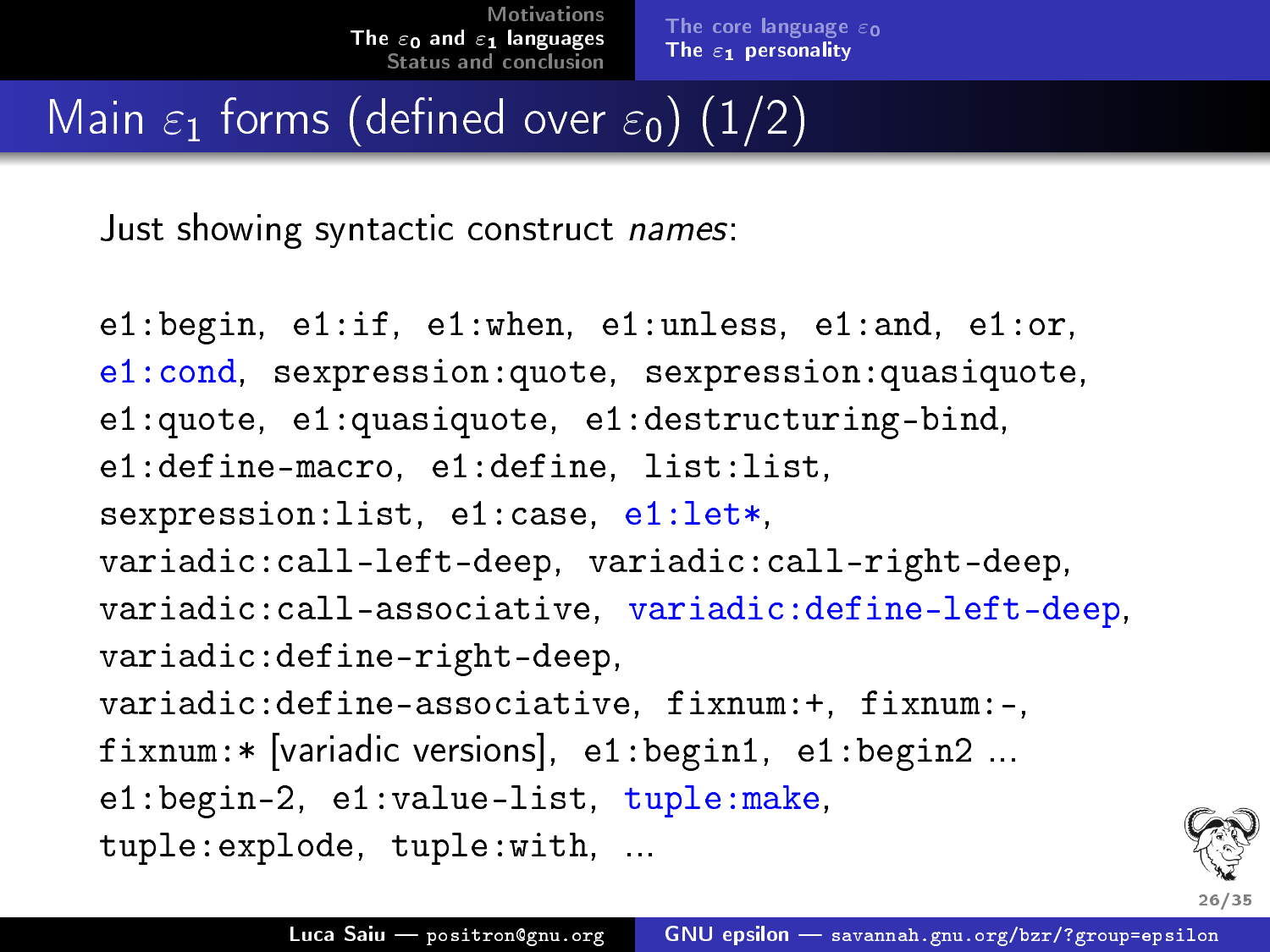[The core language](#page-15-0)  $\varepsilon_0$ The  $\varepsilon_1$  [personality](#page-20-0)

## Main  $\varepsilon_1$  forms (defined over  $\varepsilon_0$ ) (2/2)

...,

set-as-list:make, set-as-list:union, set-as-list:intersection, set-as-list:subtraction, record:define, sum:define, sum:define-open, sum:extend-open, e1:lambda, closure:ml-lambda, e1:call-closure, e1:named-let, e1:do, e1:while, e1:dolist, e1:dotimes, e1:for, e1:let [including named let], e1:future, e1:join, unexec:unexec, e1:match [ML-style pattern matching].

• Notice that we included closures (e1:1ambda).

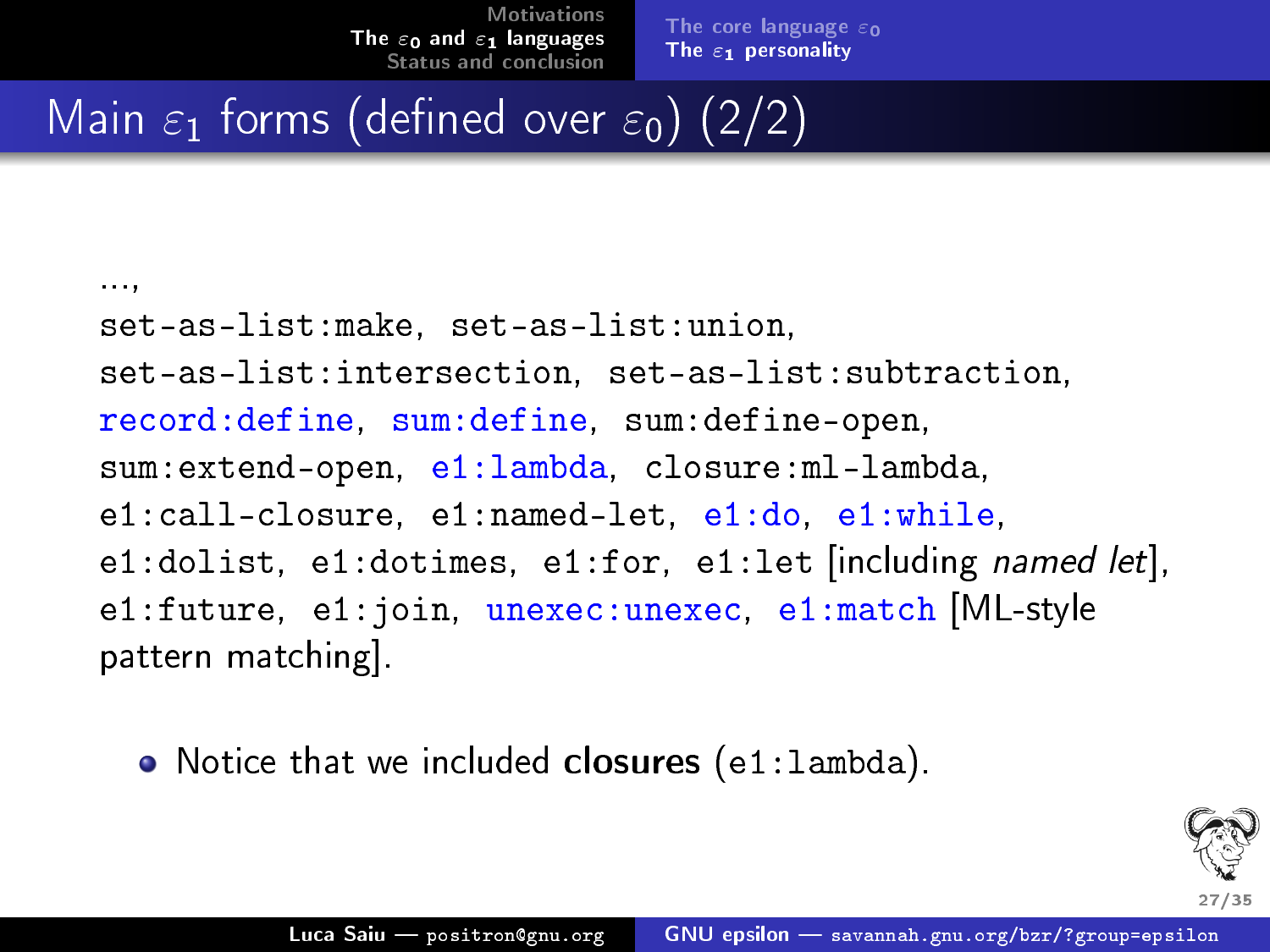## Some  $\varepsilon_1$  forms are defined with transforms

Some code-to-code transformations depend on the context.

- Closure-conversion
	- expression non-locals depend on context
- First-class continuations with e1:call/cc (experimental)
	- inherently global: CPS-transformed expressions are incompatible with untransformed ones

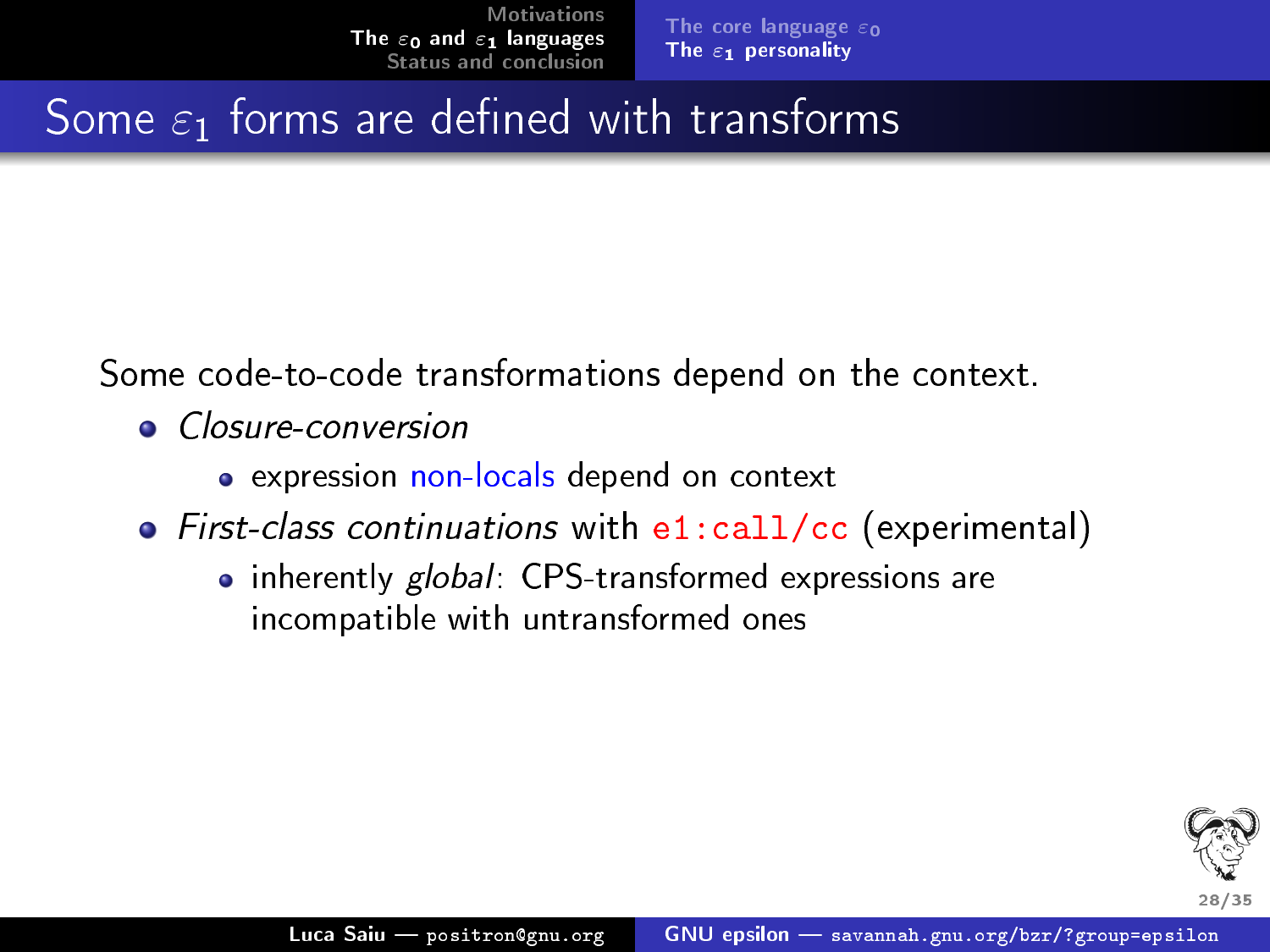## Bootstrap: implementing  $\varepsilon_1/\varepsilon_0$

 $\varepsilon_0$  syntax encoded by s-expressions: using Guile Scheme, plus C for primitives.

- Data structures as untyped memory buffers, with pointers
	- **•** primitives to allocate, load, store
- s-expression as a data structure: "open" sum type;
	- expressions (themselves an open sum!) as one case;
- Reliance on the *s-expression parser* from Guile's frontend

Bootstrapping final step:

- Unexec
- exec into a different runtime implementation (final data representation more efficient than Guile's)

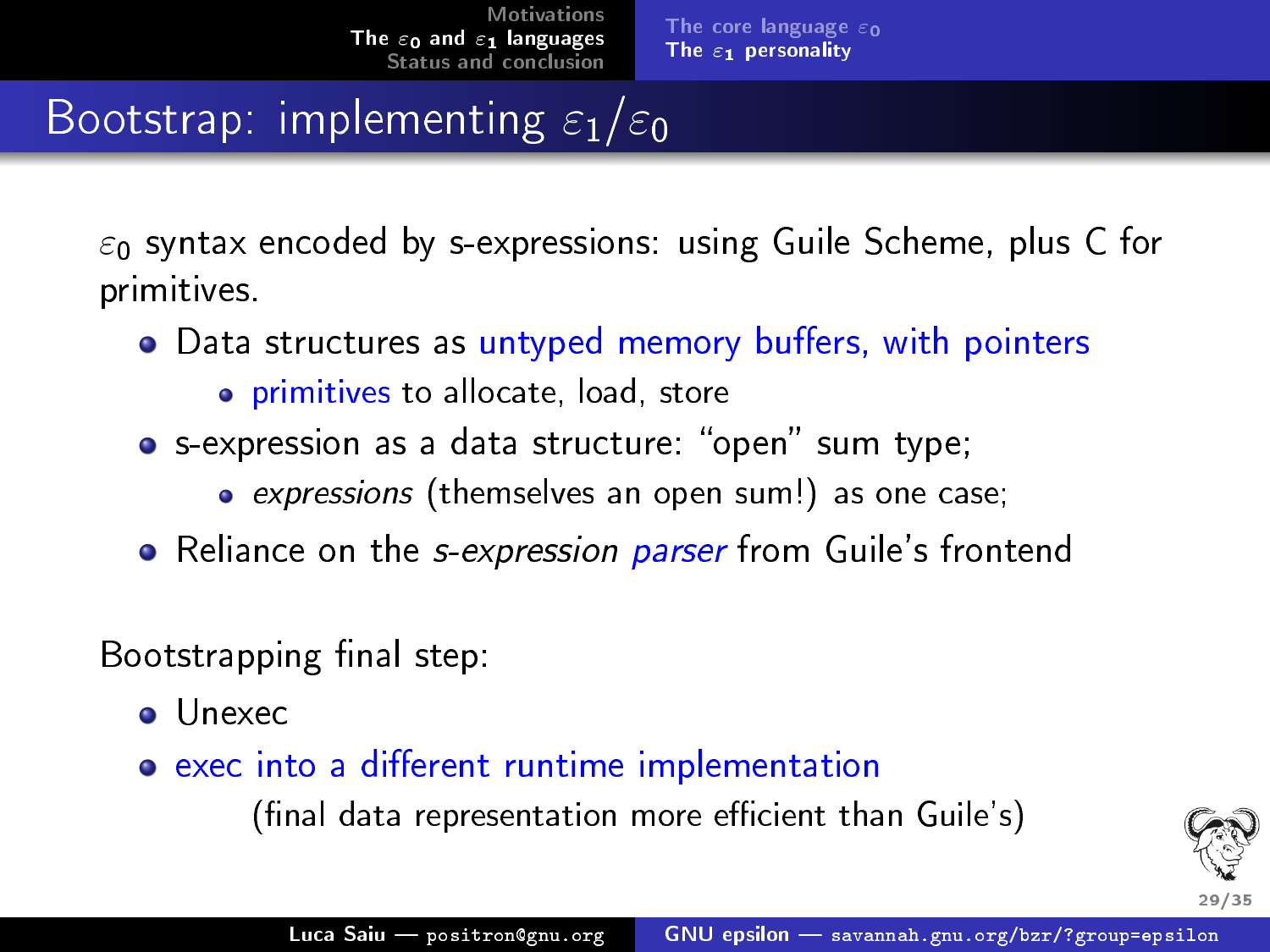## Back to soundness proofs:  $\varepsilon_1$  properties

The static semantics we proved sound was on  $\varepsilon_0$ .

How to do soundness proofs on  $\varepsilon_1$  (or higher-level personalities):

- **•** provide *informal* "abstract syntax" for  $\varepsilon_1$  forms and mappings to  $\varepsilon_0$ . Example:
	- $\llbracket [\text{begin } e_{h_1}]_{h} \rrbracket =$  $[\![e_{h_1}]\!]$
	- $\llbracket \left[\text{begin } e_{h_1} \ e_{h_2} \ ... \ e_{h_n} \right]_h \rrbracket =$ [let  $\langle\rangle$  be  $[\![e_{h_1}]\!]$  in  $[\![$  [begin  $e_{h_2} \ ... \ e_{h_n}]_{h'}]\!]_{h''}$
- Use properties on  $\varepsilon_0$  forms as lemmas for properties on  $\varepsilon_1$ forms

Just an idea for future work.

30/35.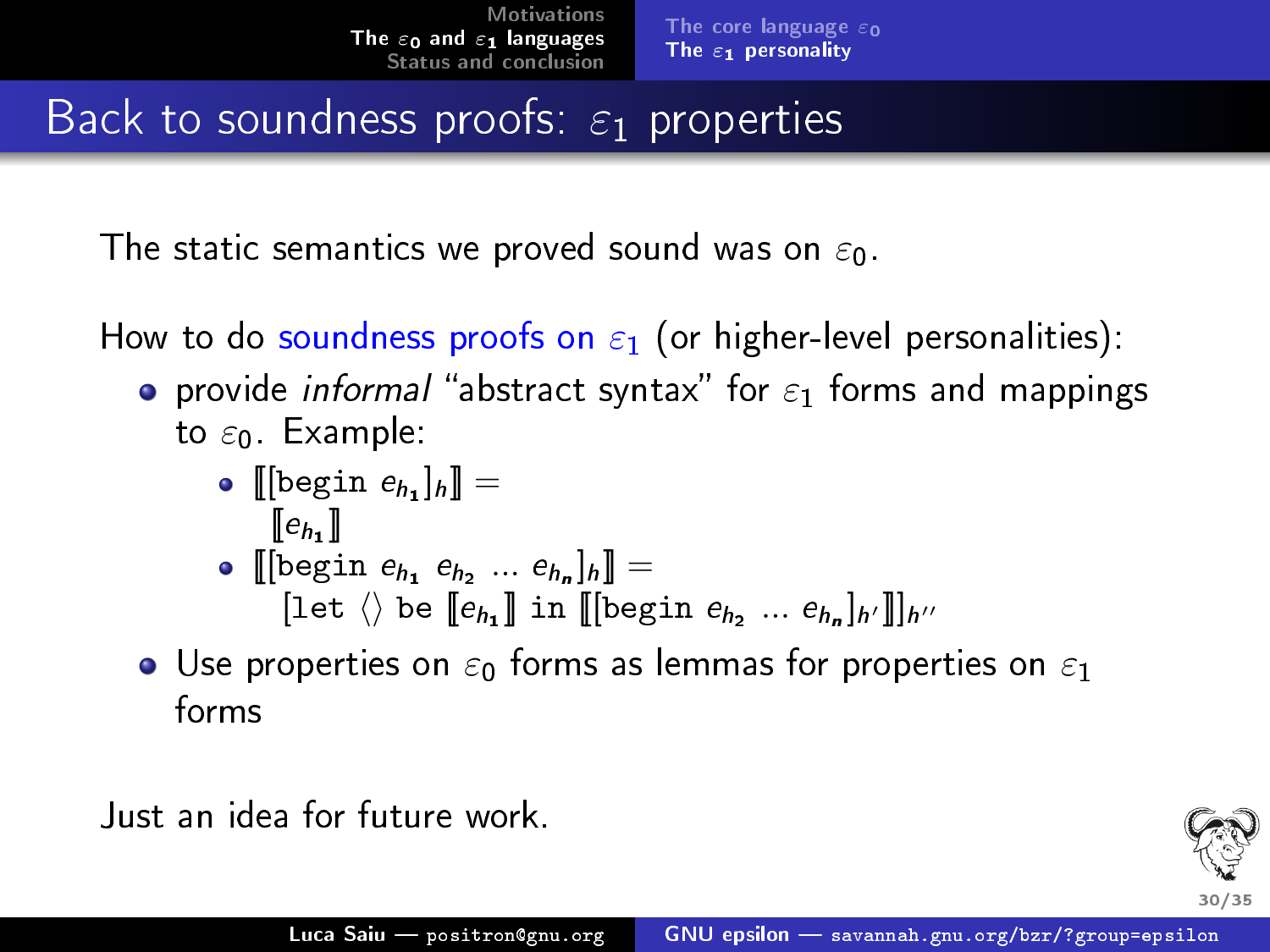#### Parallel garbage collector

Memory management may be a bottleneck in high-level parallel programs

- **parallel mark-sweep, conservative pointer finding, no safe** points
- BiBOP, efficient for programs where most heap-allocated objects have one of a few shapes
- scales well on multi-cores, on micro-benchmarks (8 cores)
- nontrivial 5000 lines of (heavily commented) C
- currently not generational
	- **•** promising as the old generation of a generation system

<span id="page-36-0"></span>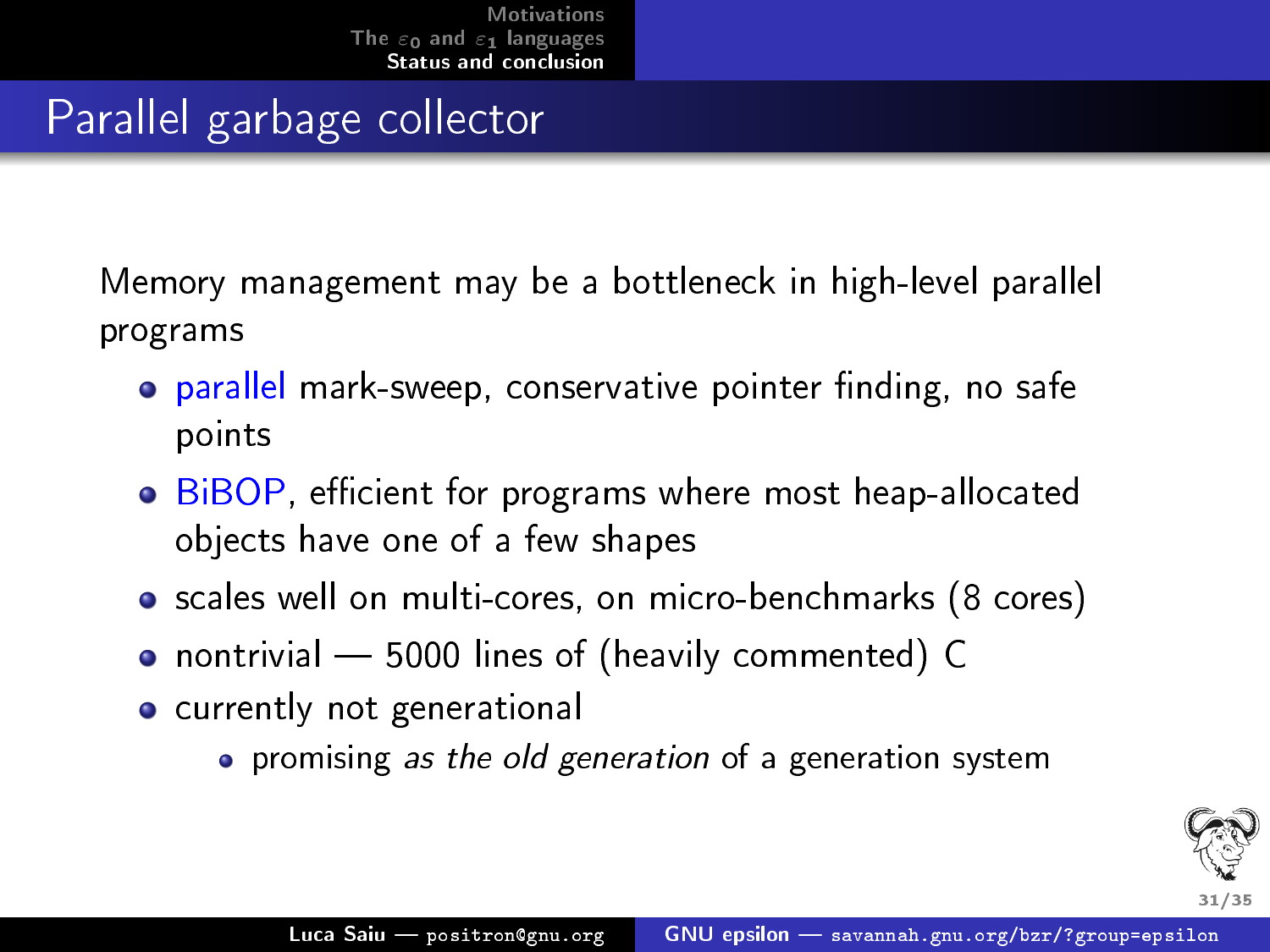#### GNU epsilon project: current status

- **•** bootstrapped from Guile Scheme
	- now I only use Guile for its s-expression parser/printer
- **•** three different runtimes: *untagged*, tagged, based on Guile
- $\bullet$   $\varepsilon_0$  interpreter in itself (slow), in C (fast)
- $\bullet$  unexec
- **o** closure-conversion as a transform
	- **•** unexpected uses: imperative loops, friendly syntax with nonlocals for futures and unexec;
- experimental CPS transform (currently broken)
- **o** quick-'n-dirty compilers (three backends: C, MIPS, x86, 64): ∼1000 lines (!)
- a few cool syntax hacks: keyword parameters

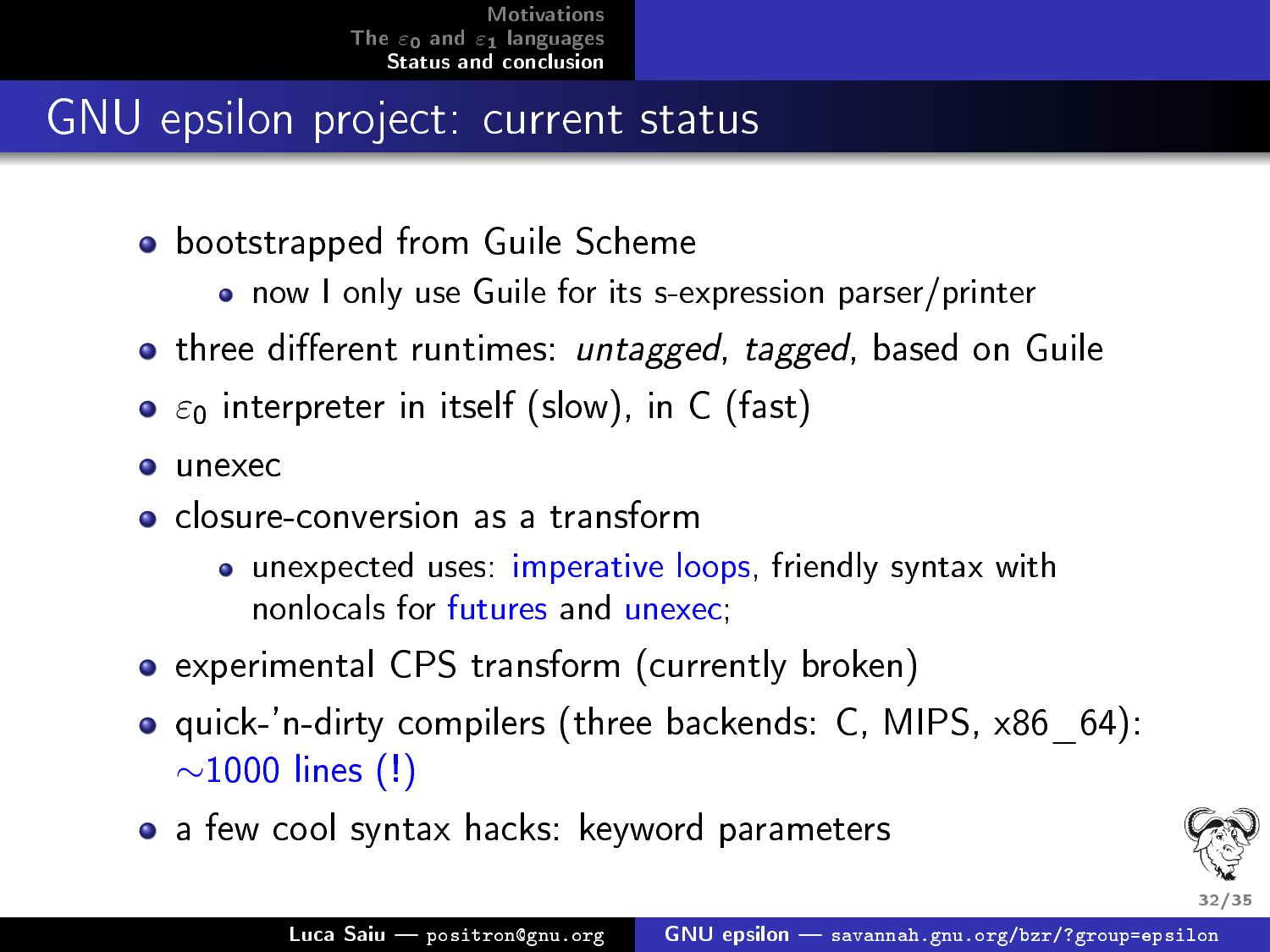#### GNU epsilon project: short-term developments

Developed but not integrated yet:

- parallel BiBOP collector
	- another garbage collector, sequential semispace [suitable as the young generation when joined];
- extensible scanner (to be finished)
- custom virtual machine written in low-level C (threaded code), for bytecode execution;

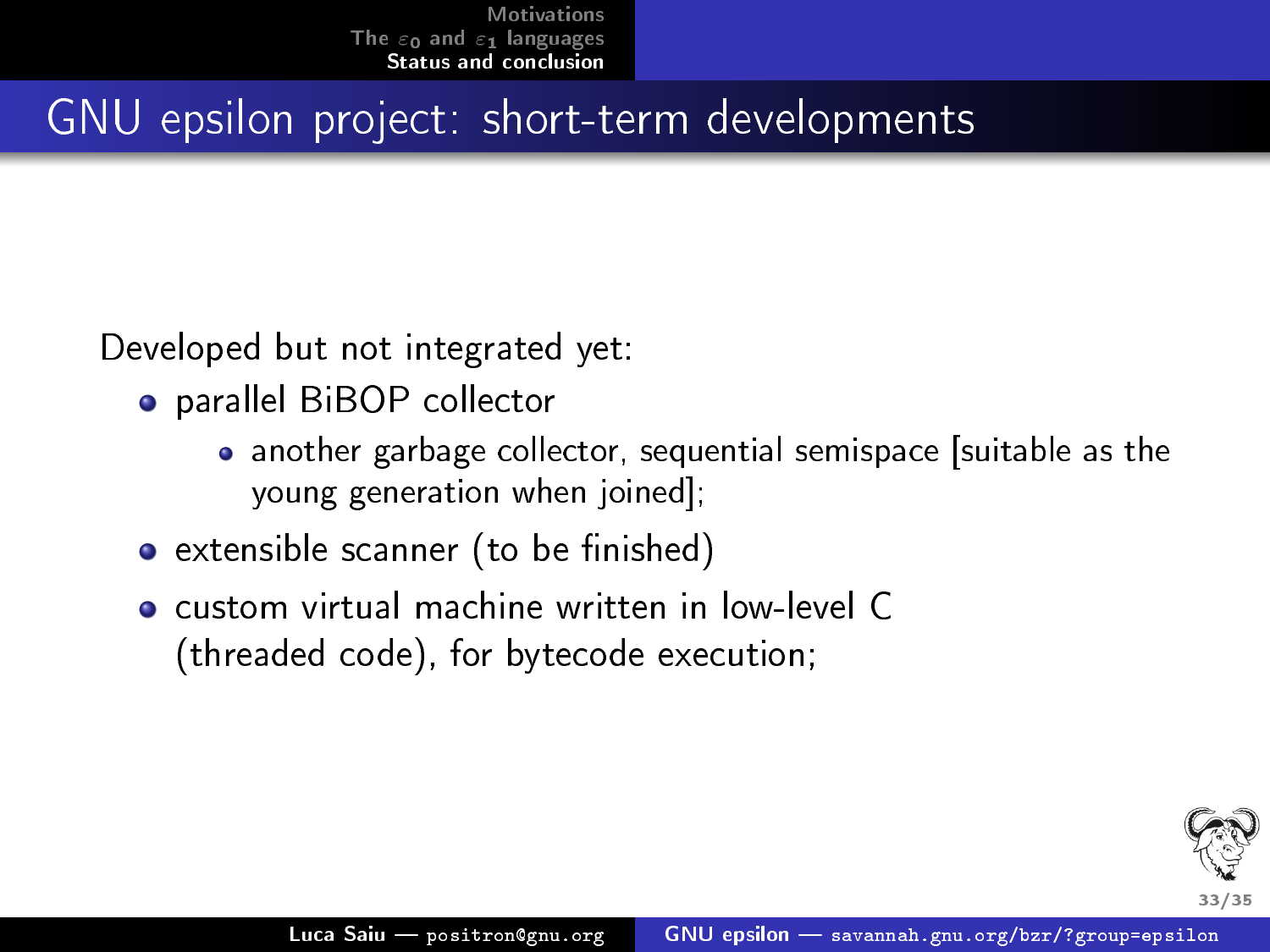#### About  $\varepsilon$

#### <http://www.gnu.org/software/epsilon>

GNU epsilon is free software, released under the GNU GPL version 3 or later. .

You're welcome to share and change it under certain conditions; please see the license text for details.

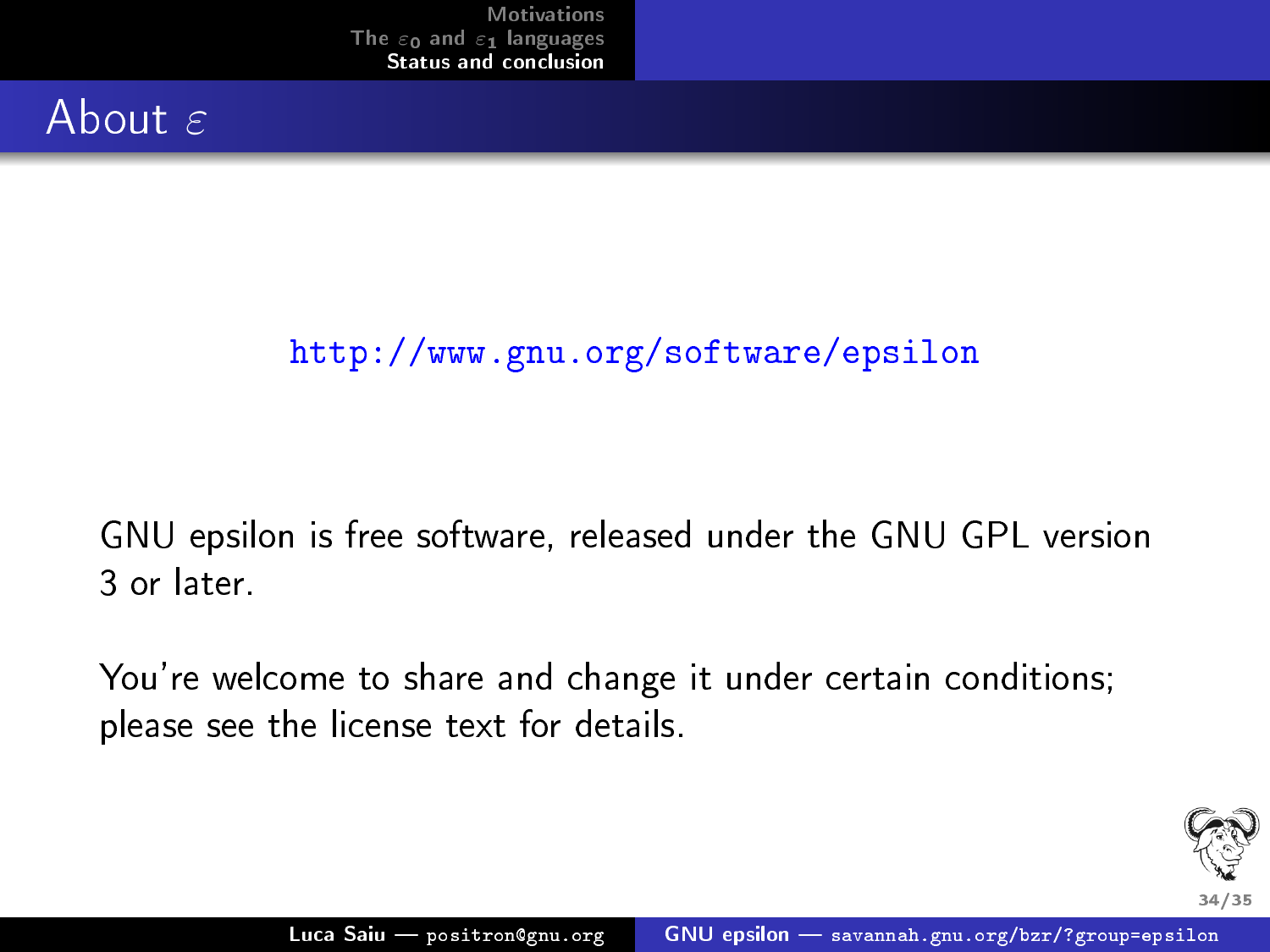## Conclusion

- Reductionism is a viable style of designing and implementing practical programming languages, leading to solutions which are easier to extend, experiment with and formally analyze.
- **•** Strong syntactic abstraction makes easy what is *impossible* in other languages
- Thanks to reflection we can build language tools as part of the program
- **•** Performance doesn't need to be bad

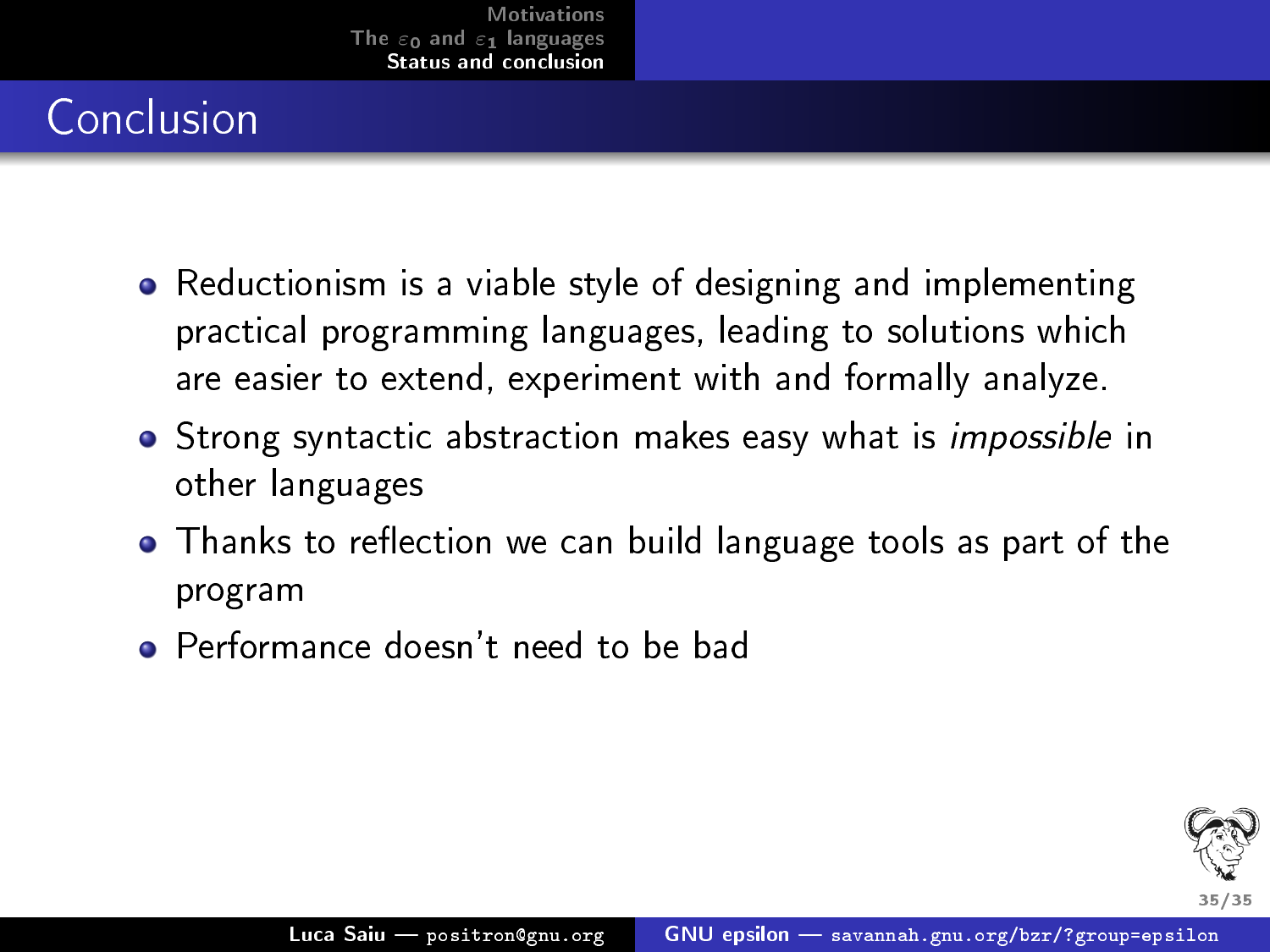## Conclusion

- Reductionism is a viable style of designing and implementing practical programming languages, leading to solutions which are easier to extend, experiment with and formally analyze.
- **•** Strong syntactic abstraction makes easy what is *impossible* in other languages
- Thanks to reflection we can build language tools as part of the program
- Performance doesn't need to be bad

# Thank you

<span id="page-41-0"></span>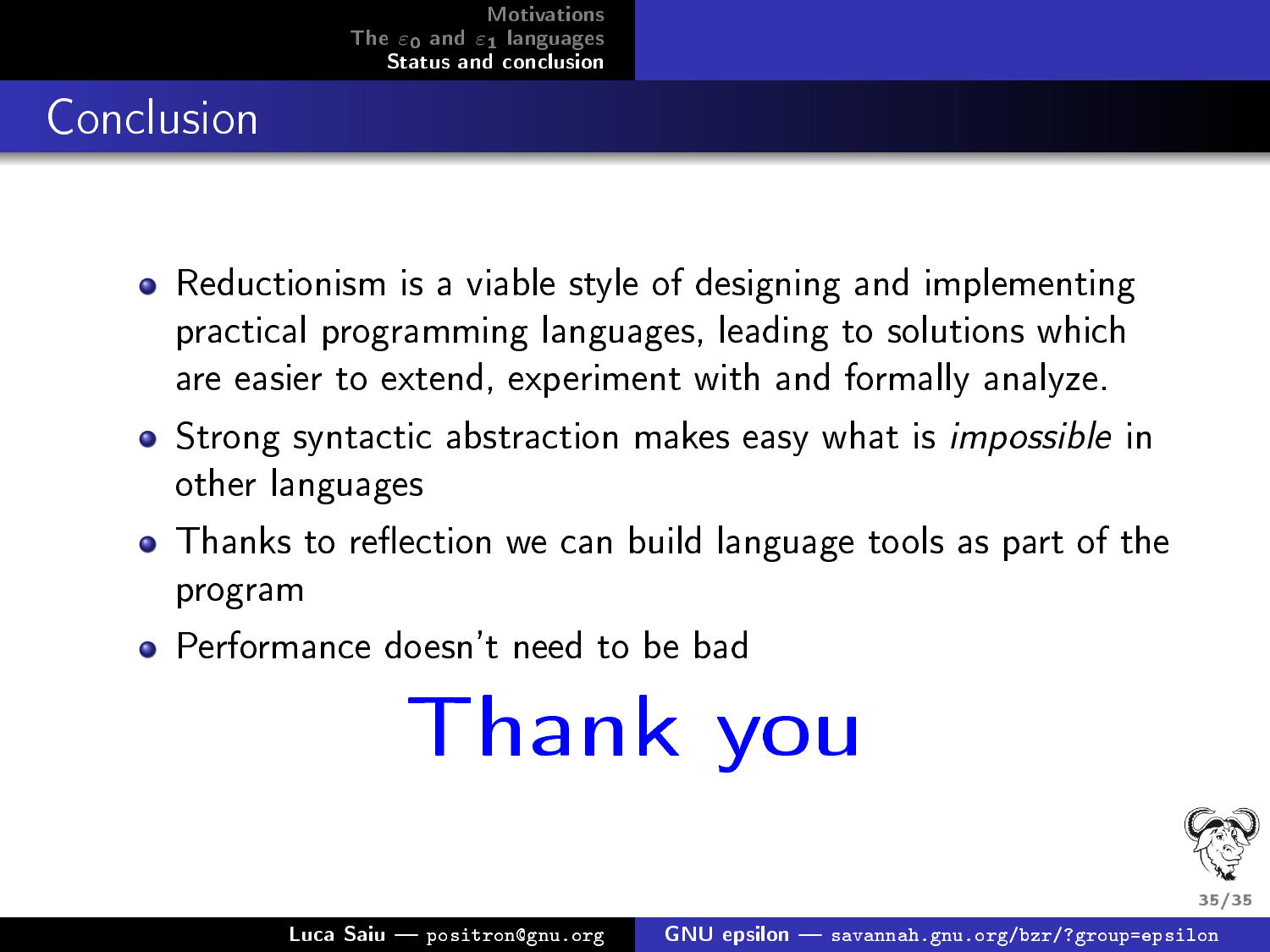#### Backup slides

#### (4) A transform definition in (some) detail

- [Add new expression cases, and their syntax](#page-43-1)
- Define ordinary procedures
- [Install transform procedures](#page-47-0)

#### 5 [Approximated tombstone diagrams](#page-48-0)

- **o** [Interpreters](#page-48-0)
- **•** [Runtimes](#page-49-0)
- o [Unexec](#page-50-0)

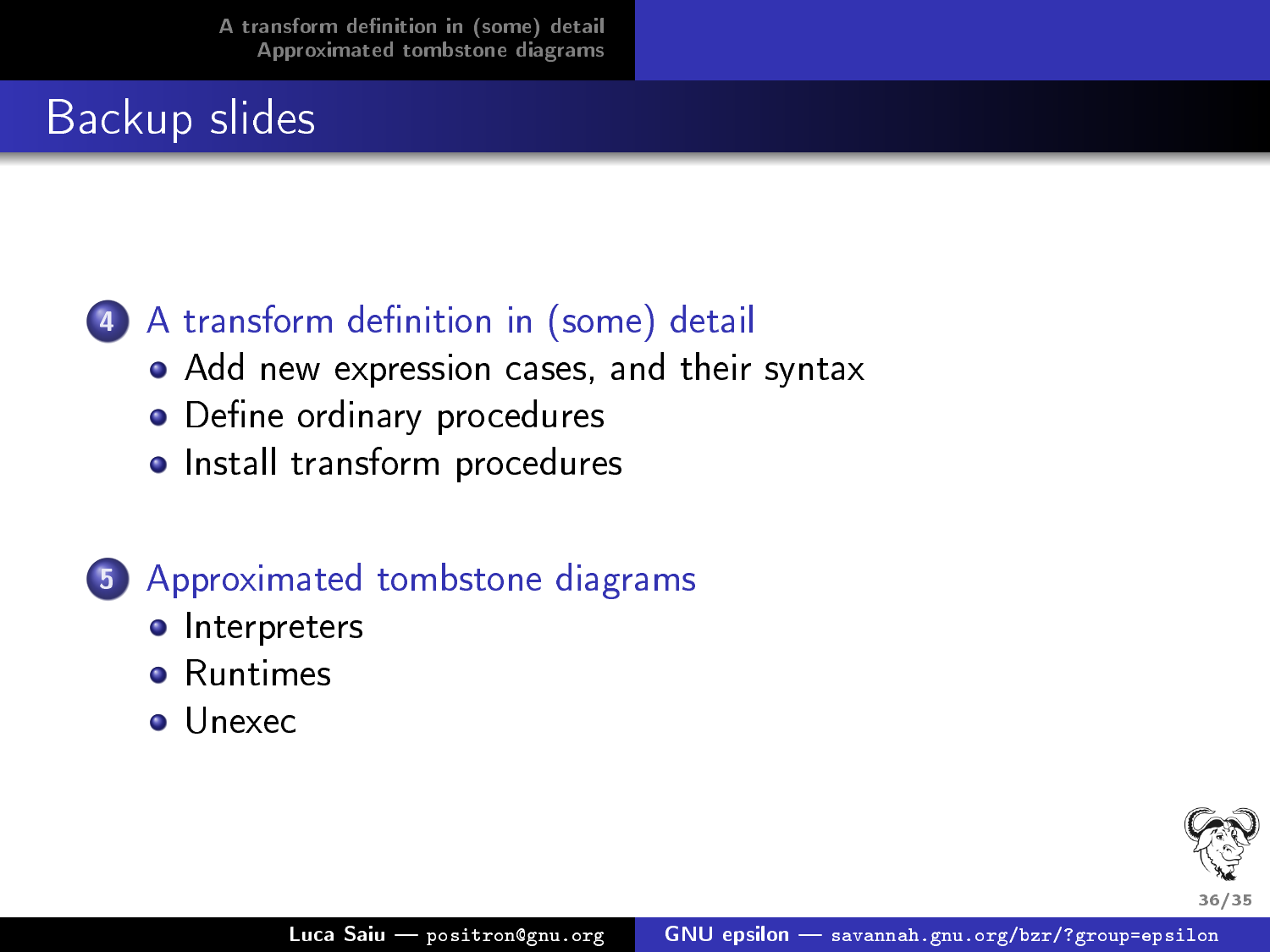[Add new expression cases, and their syntax](#page-43-1) Define ordinary procedures [Install transform procedures](#page-47-0)

Sample transform (1/5: add new expression cases)

```
(sum:extend-open e0:expression
  (lambda handle formals body)
  (call-closure handle closure-expression actuals))
;; Define "builder" procedures like for \varepsilon_0 expression cases:
(e1:define (e1:lambda* formals body)
```

```
(e0:expression-lambda (e0:fresh-handle) formals body))
(e1:define (e1:call-closure* closure-expression actuals)
 (e0:expression-call-closure (e0:fresh-handle)
                              closure-expression
                              actuals))
```
In case you're wondering:

- expressions are a sum type à-la-ML, open to new cases (like exn in OCaml)
	- $\bullet$  sum types definition and extension operators are macros...
	- ultimately just untyped memory structures: integers, pointers to buffers

<span id="page-43-1"></span>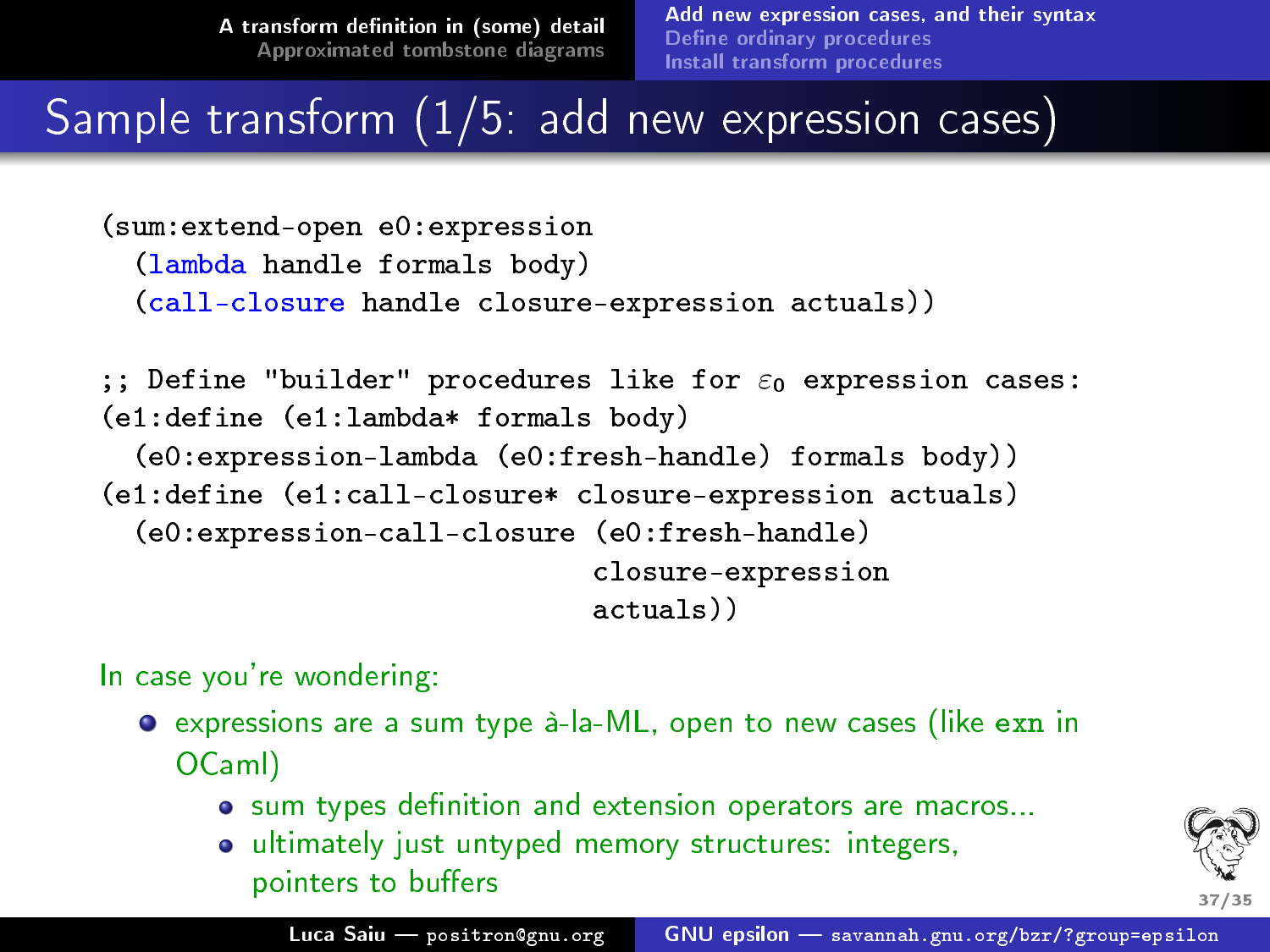Sample transform (2/5: add new expression case syntax)

The macro for our new forms will call the builder procedures at macroexpansion time:

```
(e1:define-macro (e1:lambda formals . body-forms)
 (sexpression:inject-expression
    (e1:lambda* (sexpression:eject-symbols formals)
                (e1:macroexpand `(e1:begin ,@body-forms)))))
```

```
(e1:define-macro (e1:call-closure closure-expression . actuals)
 (sexpression:inject-expression
    (e1:call-closure* (e1:macroexpand closure-expression)
                      (e1:macroexpand-sexpressions actuals))))
```
In case you're wondering:

 $\bullet$  injection and ejection convert to and from s-expressions.

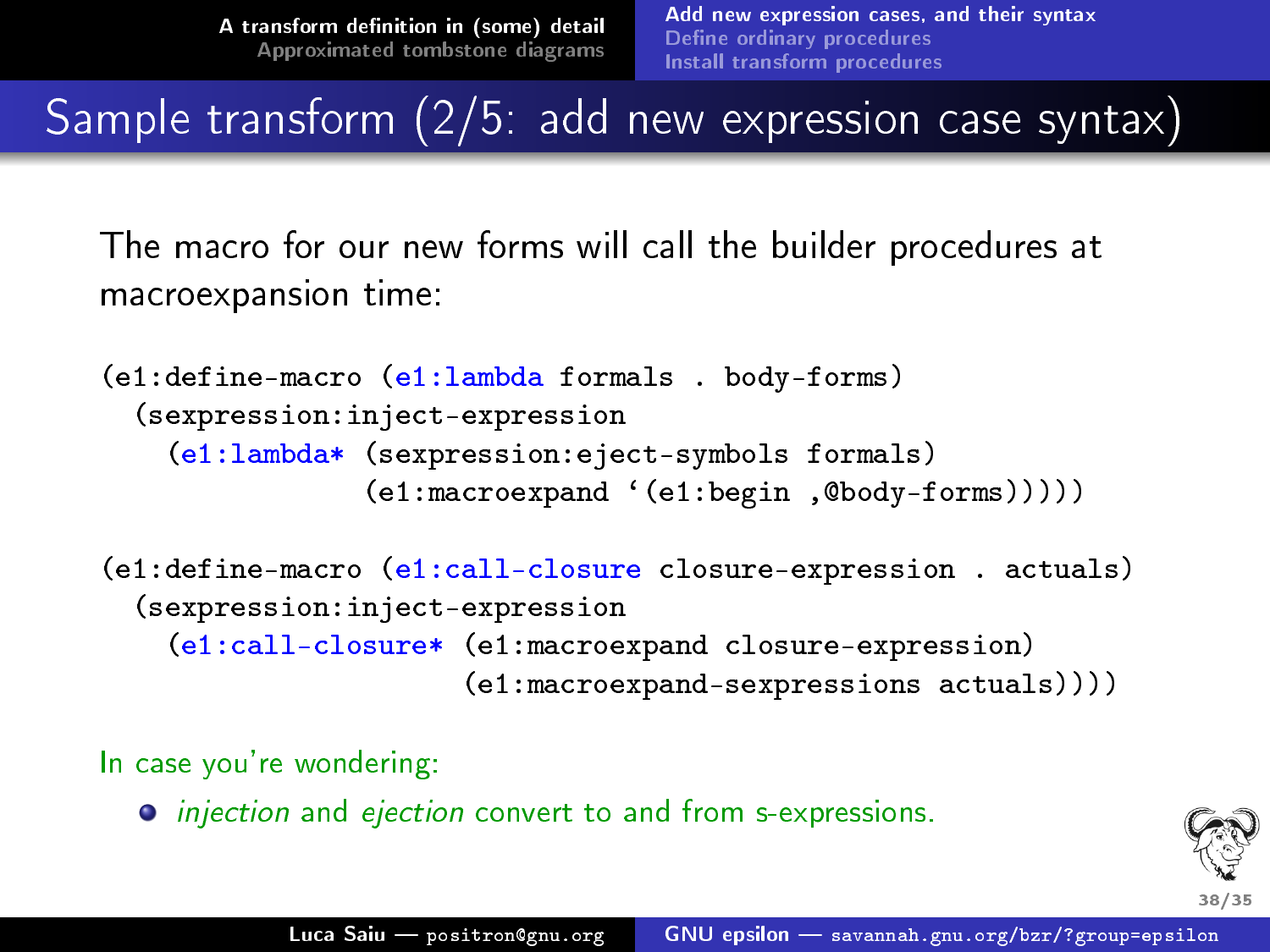[Add new expression cases, and their syntax](#page-43-1) Define ordinary procedures [Install transform procedures](#page-47-0)

#### Sample transform (3/5: ordinary recursive procedure)

```
(e1:define (closure-convert expression bound-variables)
 (e1:match expression
    ((e0:variable x)
    (e0:variable* x))
    ((e0:let let-variables bound-expression body)
    (e0:let* let-variables
              (closure-convert bound-expression
                               bound-variables)
              (closure-convert body
                                (set:union bound-variables
                                           let-variables))))
   ;; ... the actually interesting cases ...
  ))
```
In case you're wondering:

- e1:match is a macro (quite long, but no transforms are needed)
- <span id="page-45-0"></span>expressions are an ordinary sum type à-la-ML
	- . sum types à-la-ML are defined with macros...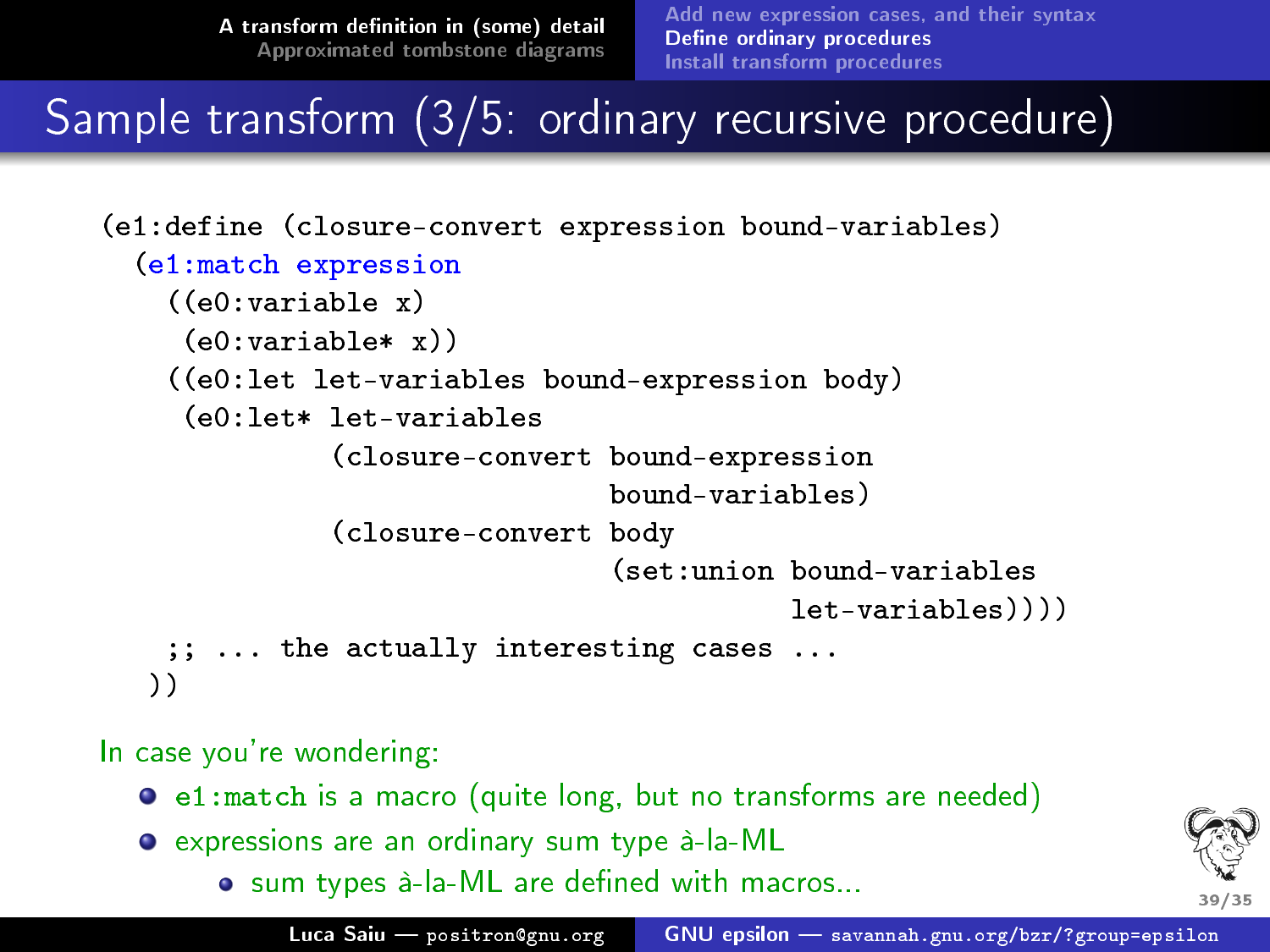### Sample transform (4/5: transform procedures)

Again ordinary procedure definitions, with the good "types".

```
(e1:define (closure-convert-expression expression)
  (closure-convert expression set:empty))
```

```
(e1:define (closure-convert-procedure name formals body)
  (e0:bundle name
             formals
             (closure-convert body
                              formals)))
```
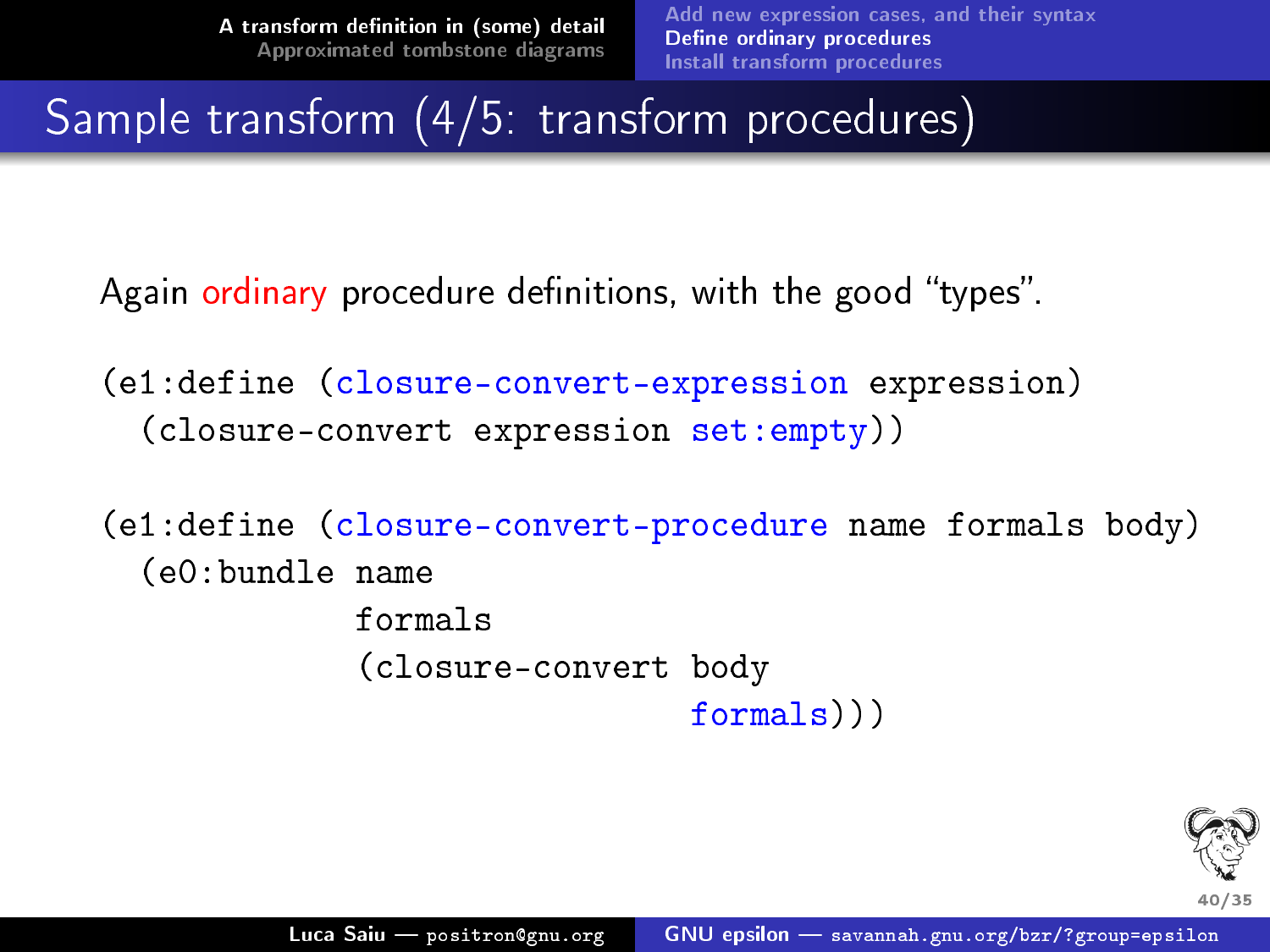[Add new expression cases, and their syntax](#page-43-1) Define ordinary procedures [Install transform procedures](#page-47-0)

### Sample transform (5/5: install)

(transform:prepend-expression-transform! (e0:value closure-convert-expression))

(transform:prepend-procedure-transform! (e0:value closure-convert-procedure))

From now on we can execute e1:lambda and e1:call-closure. .

In case you're wondering:

- **•** Some transforms have to be applied retroactively (ex.: CPS)
	- transform:transform-retroactively!

<span id="page-47-0"></span>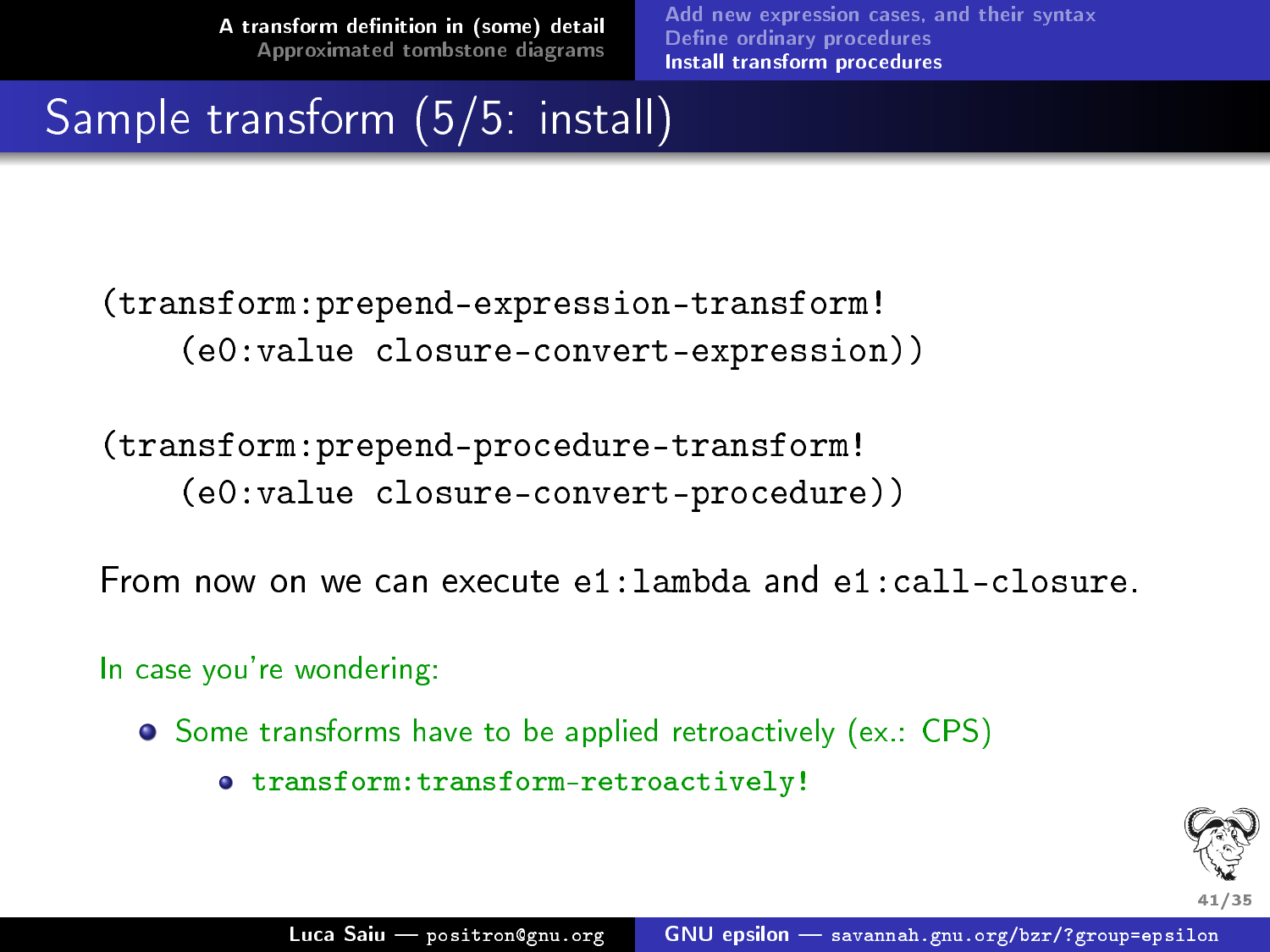[Interpreters](#page-48-0) [Runtimes](#page-49-0) [Unexec](#page-50-0)

#### Tombstone diagrams: interpreters

Bootstrap  $\varepsilon_0$  interpreter,  $\varepsilon_0$  interpreter in C:



 $\varepsilon_1$  implementation:

$$
\begin{array}{|c|}\n\varepsilon_1 \\
\varepsilon_0\n\end{array}
$$

<span id="page-48-0"></span>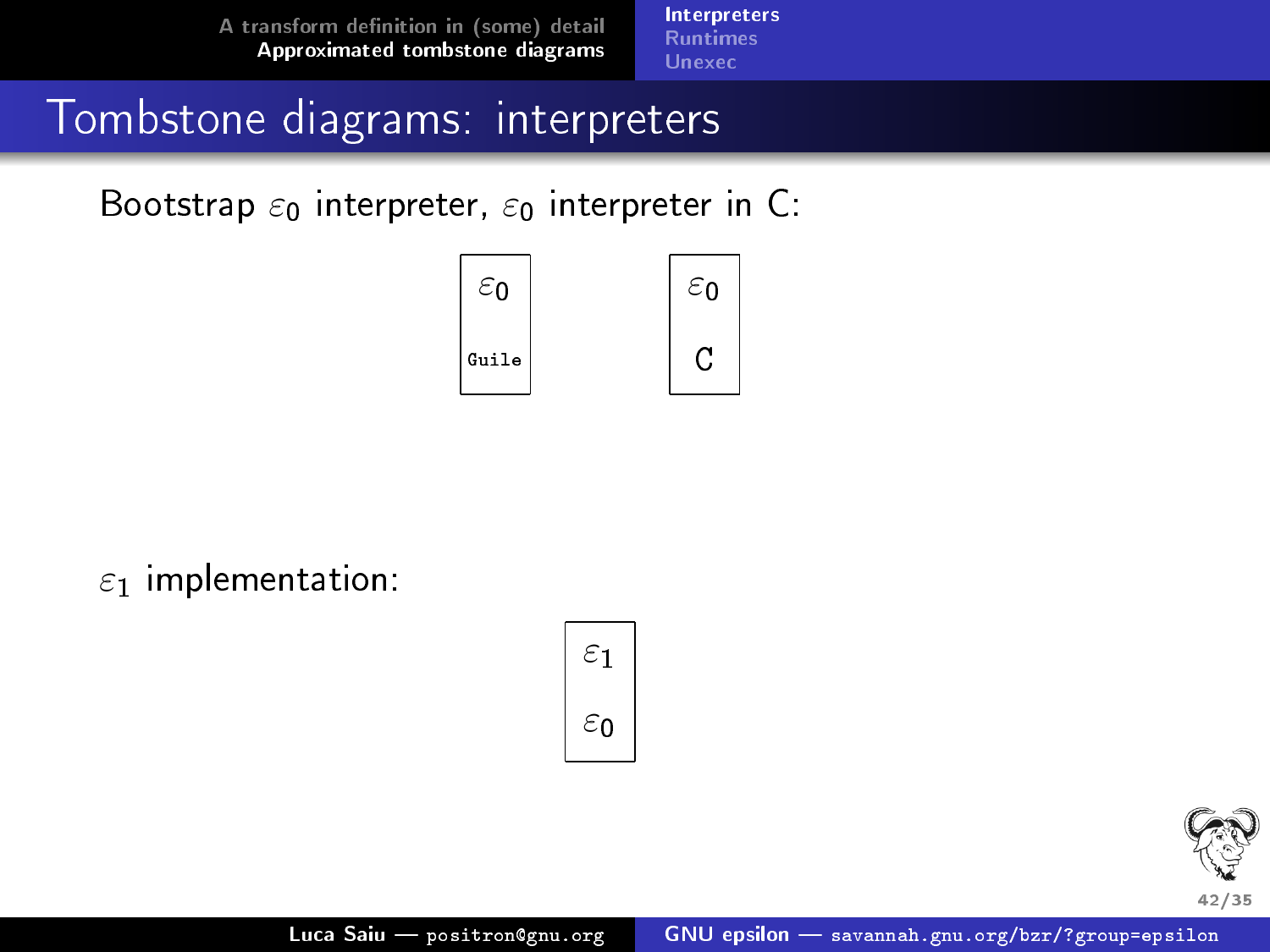[Runtimes](#page-49-0) [Unexec](#page-50-0)

#### Tombstone diagrams: runtimes

Guile runtime, efficient runtime:



<span id="page-49-0"></span>